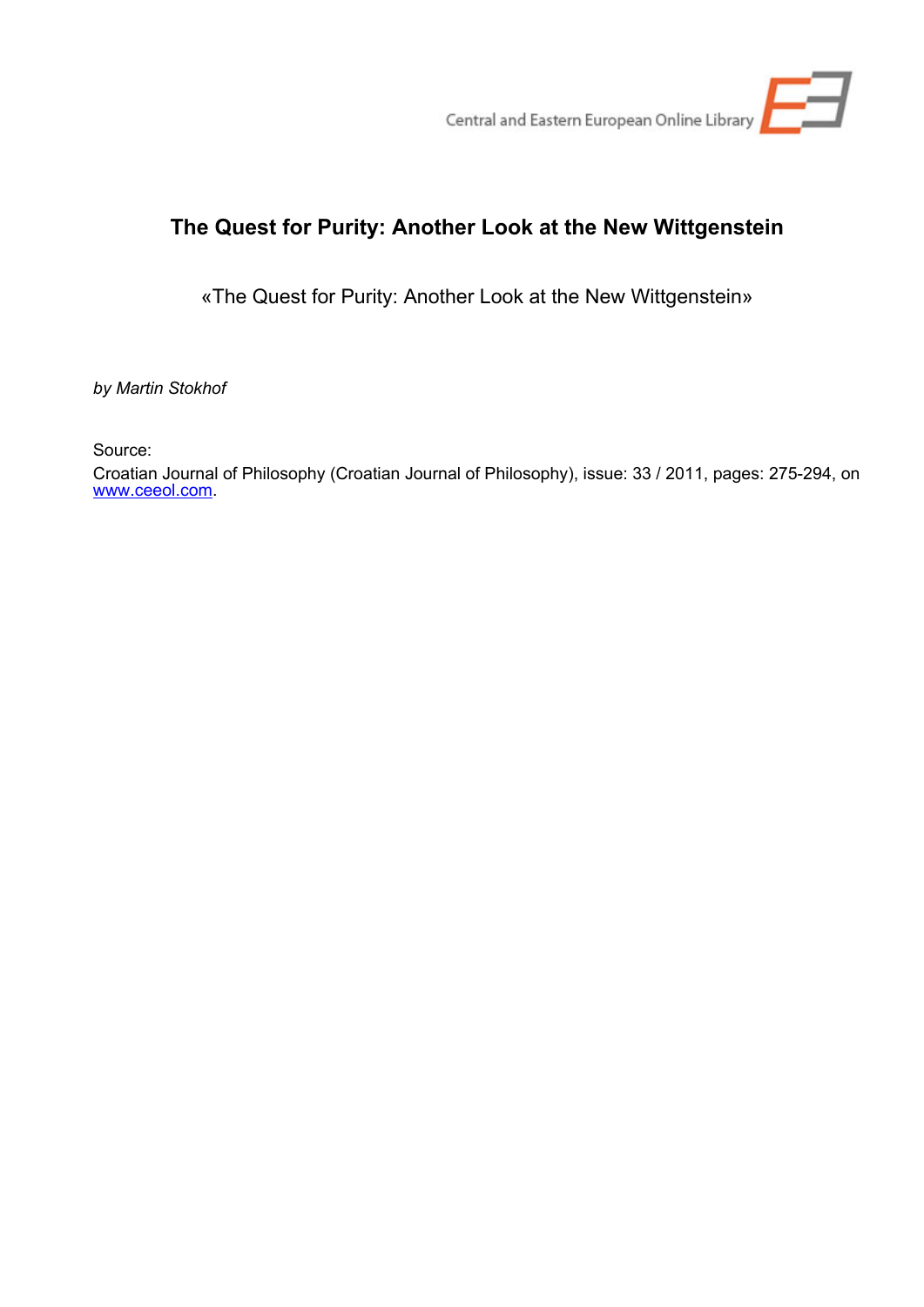*Croatian Journal of Philosophy* Vol. XI, No. 33, 2011

# *The Quest for Purity: Another Look at the New Wittgenstein*

MARTIN STOKHOF *ILLC/Department of Philosophy, Faculty of Humanities, Universiteit van Amsterdam*

*This short note takes another look at the ideas proposed by the 'New Wittgen steinians', focusing on a feature of the discussion these ideas have generated that hitherto seems to have received comparatively little attention, viz., certain assumptions about the conception of philosophy as an intellectual enterprise, including its relation to the sciences, that seem to be adopted by both the New Wittgensteinians and (many of) their critics.*

## *Introduction*

The debate about the 'New Wittgenstein' is primarily one about the proper exegesis of Wittgenstein's work, both early and late. A key element in the discussion is the nature of philosophical method. Directly, since the aim and nature of Wittgenstein's method is one of the central topics that is being discussed. But also indirectly, since the debate reflects an old, yet still relevant dispute about the nature of philosophy, a topic that itself is intimately related to question of method. It is this last aspect of the discussion that has received comparatively little attention so far and that I will focus on in what follows.

First I will give a very brief sketch of some of the main claims that the 'New Wittgenstein' interpretation makes, and indicate how these differ from more standard readings of Wittgenstein's early work. Then I will try to pinpoint some of its background assumptions regarding the nature of philosophy. In the final section I will propose an alternative view that seems more in line with the character of Wittgenstein's engagement with philosophy.

## 1 *Anamnesis*

The term 'New Wittgenstein' denotes a radical re-interpretation of Wittgenstein's work, both early and late, that holds that his sole aim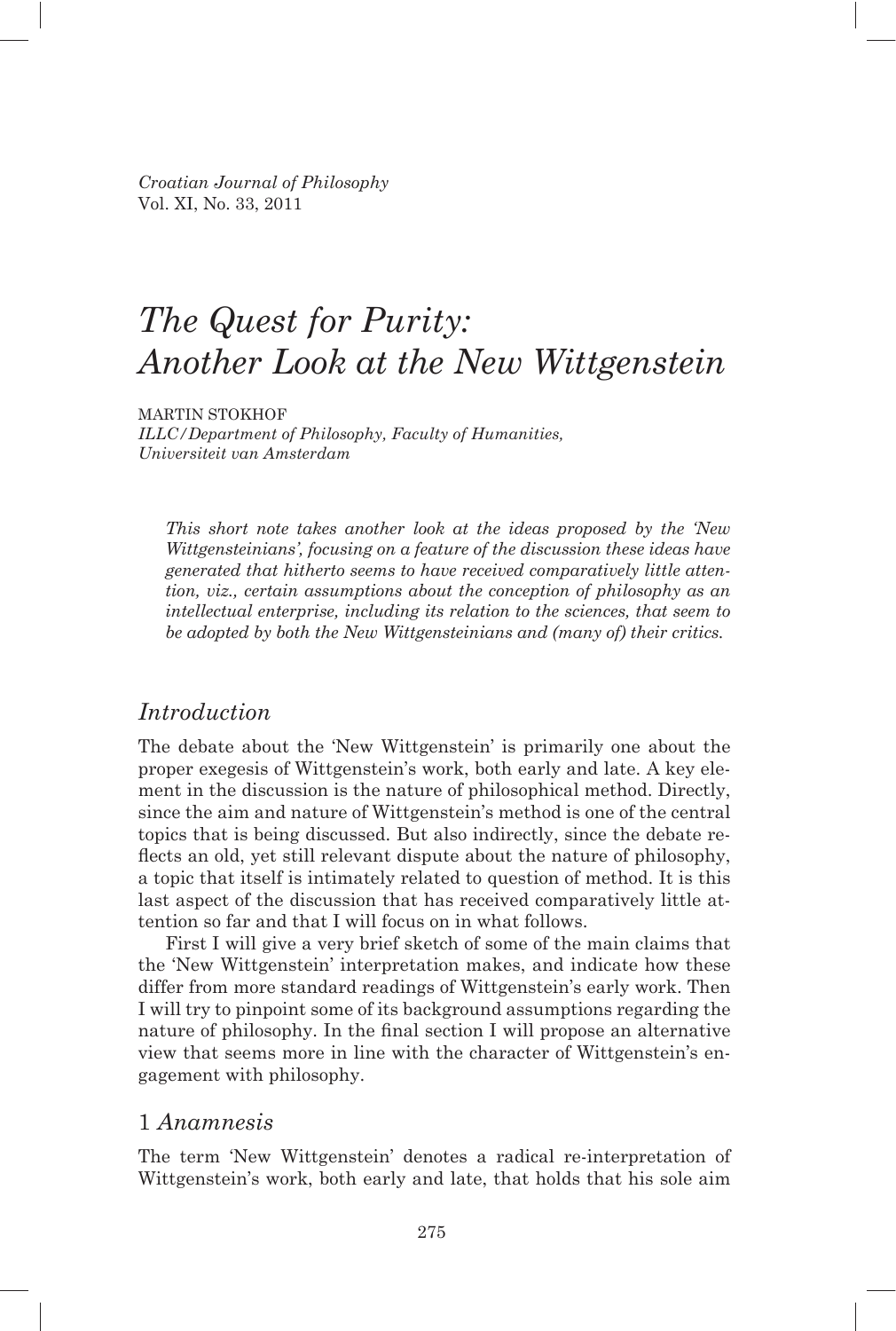throughout his entire life was to bring about a radical dismantling of all of philosophy. Wittgenstein's goal, it is claimed, is to provide a therapy that, when properly applied, will rid us once and for all of any inclination to ask philosophical questions, to formulate substantial philosophical views, or to otherwise engage in meaningful philosophical argumentation. Proper philosophy has no content, it only serves to expose attempts to formulate meaningful philosophical propositions as so many pieces of (often cleverly disguised) nonsense.

The roots of this radical re-interpretation go back to Cora Diamond's work of the eighties and nineties of the last century,<sup>1</sup> in which she proposes a reading of the concept of 'nonsense' in the *Tractatus* (henceforth: 'TLP') that starts from the assumption that Wittgenstein's goal in writing TLP is solely therapeutic. Taking her lead from the preface and TLP 6.54, passages in which Wittgenstein indicates how the work is to be read, Diamond argues that Wittgenstein quite literally wants his readers to dismiss (virtually) all of what is stated in TLP as nonsense in the most literal sense of the word: as a collection of meaningless symbols, nothing but mere gibberish. Thus she opposes the standard, or 'orthodox', reading of the work according to which the propositions of TLP are indeed meaningless according to its own standards, but nevertheless do have an informative function, by 'showing' (rather than 'saying') what Wittgenstein intends his readers to see about language, logic, meaning, ethics.

Rather than allowing for such 'substantive nonsense', for the 'showing of the ineffable', Diamond, and in her wake a number of other authors, such as Conant, Ricketts, and others,<sup>2</sup> take a firm stand and declare that Tractarian nonsense is 'austere nonsense', nonsense that is not only without content, but also without any secondary informative function. Thus the 'New Wittgensteinians'3 wholeheartedly endorse Ramsey's dictum: 'What we can't say, we can't say, and we can't whistle it either.'4

A similar interpretation is proposed for Wittgenstein's later writings as well. Thus a strong continuity is constructed in Wittgenstein's work: throughout his life he fought the same battle, although with different means.<sup>5</sup> The idea of continuity, the claims of the new Witts not withstanding, has been around for quite some time. Already in the early book on Wittgenstein by Anthony Kenny<sup>6</sup> it is argued that there

<sup>1</sup> Cf., in particular Diamond (1988) and Diamond (1991).

2 Cf., among others, Ricketts (1996); Conant (2001); Read & Deans (2003). In what follows I will refer to the proponents of this view collectively as 'New Wittgensteinians', without implying that every detail can be attributed to each of these authors.

3 Henceforth indicated as 'the newWitts'.

4 Cf., Ramsey (1931, 238).

5 Cf., e.g., Cerbone (2001); Diamond (2004); cf. Conant (2007) for a careful discussion of the various issues involved

6 Kenny (1973)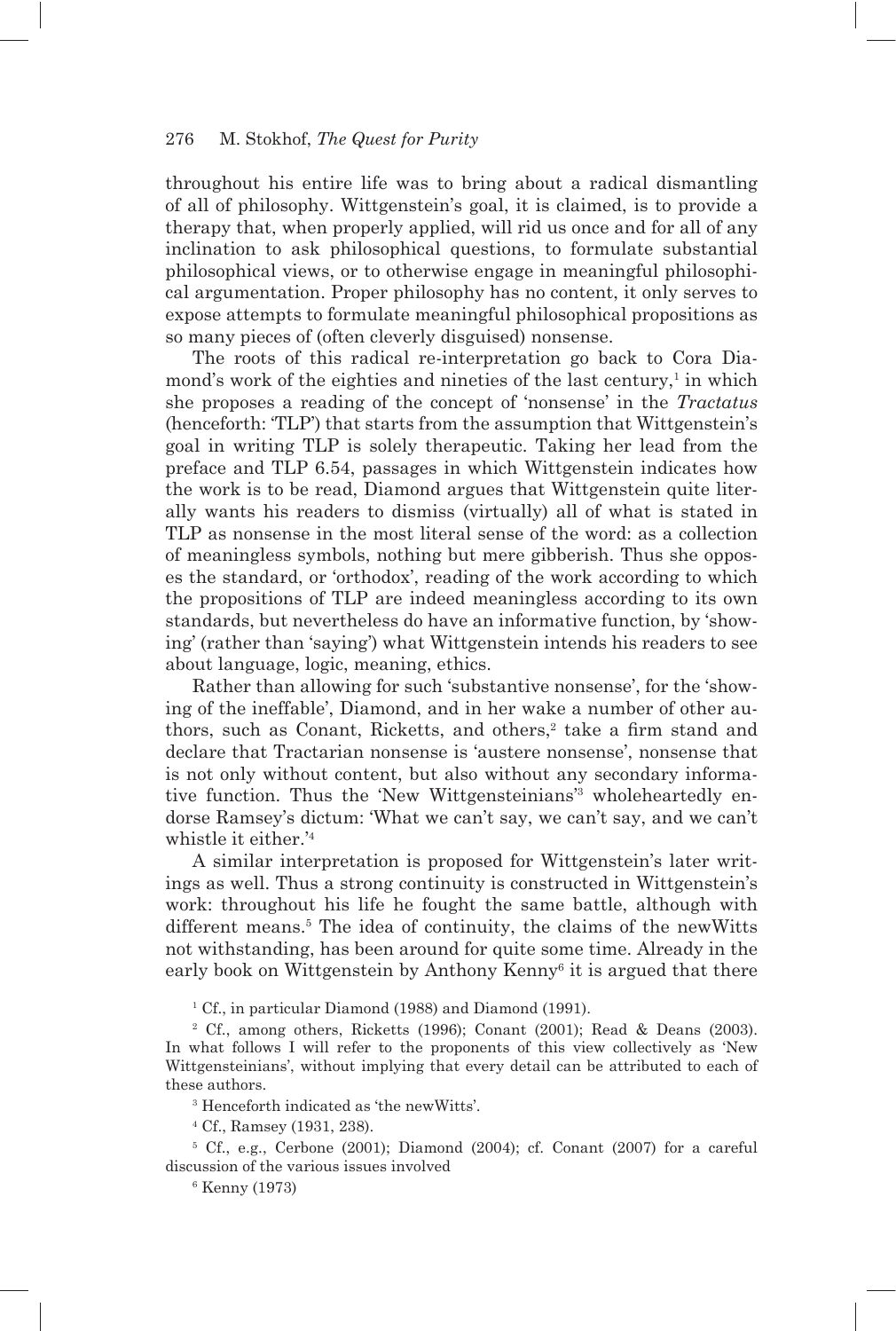are many ways in which Wittgenstein's early and late work form, not a consistent whole, but a continuous development of the same questions and ideas. Nevertheless, the 'therapy only' focus of the newWitts does give continuity a new meaning. Although my initial focus will be on TLP, I will come back to the question of continuity later.

By way of illustration, let us take a quick look at one of the central arguments brought forward by Diamond and Conant. It derives from TLP 6.54, a passage right at the end of the book in which Wittgenstein explicitly addresses his reader and gives him an indication as to how he is supposed to take it:7

My sentences elucidate in this way that he who understands me in the end sees that they are nonsensical, when through them — on them — he has climbed up beyond them. (He must, so to speak, throw away the ladder after he has climbed upward on it.)

He must surmount these sentences, then he will see the world aright.

For the newWitts 6.54 is what they call a 'frame proposition', i.e., a statement in which Wittgenstein indicates how the reader is supposed to read TLP.<sup>8</sup> So what does 6.54 as a frame proposition tell us? According to Diamond, the fact that Wittgenstein refers not to TLP's propositions, but to himself ('...he who understands *me* ..., and not: ...he who understands my propositions ...') is indicative of the status of the former. Wittgenstein does not talk about understanding these propositions, because there is nothing to understand about them in the first place. That is his point, and that is why he talks about 'understanding me'.

So according to this way of reading it, the nature of the TLP-undertaking becomes something like this. What Wittgenstein actually has done, according to the newWitts, is set up a trap. He starts the book with what looks like the development of an ontology, continues with a general theory of meaning, applies that to language, and then goes on to discuss the logical principles that sustain the foregoing. After that he apparently outlines the consequences of these views for the status of logic itself, for fundamental principles of empirical science, mathematics, and finally ethics. But all this is just a show, a gigantic conjuring trick intended to lure the reader into thinking that he is being presented with substantial claims and arguments whereas in fact he is just being confronted with what look like meaningful statements that in reality are completely meaningless. Frame propositions, such as 6.54, are then meant to make the reader realise that all the time he has been had. This shock therapy is supposed to instantly and permanently cure the reader from any metaphysical, or more general any philosophical

7 Throughout translations from Wittgenstein's texts are my own.

8 Other frame propositions occur in the preface, and propositions 4.11–4.116 (in which Wittgenstein distinguishes philosophy from science and characterises the former as being concerned only with 'the logical clarification of thought' and not with the establishment of knowledge) are also considered by some to be part of the frame itself. But the distinction is not very well defined, in fact it is not defined at all.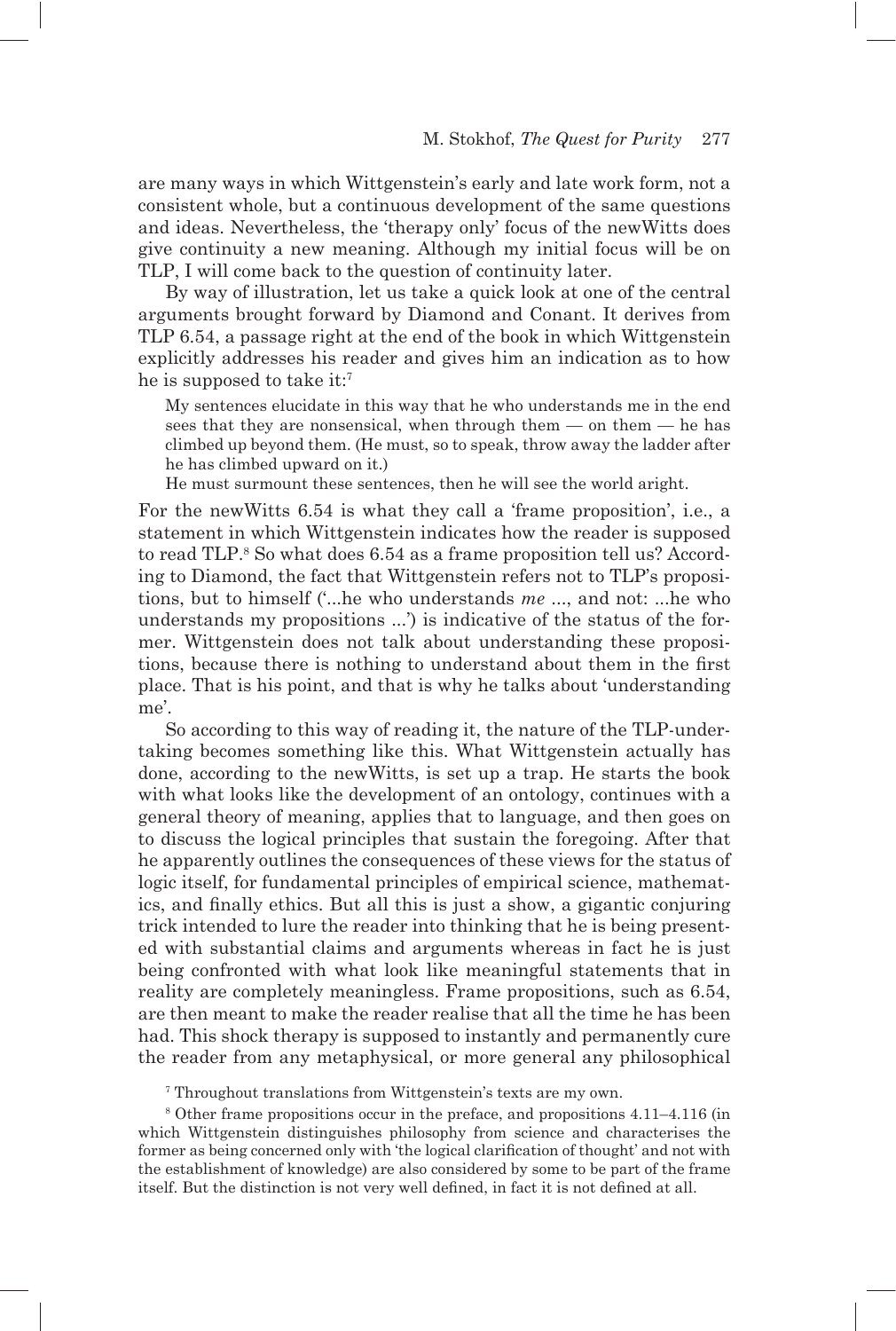inclinations.9 Obviously, according to the newWitts the therapeutic effect extends not just to TLP, but to any kind of philosophy, including, we must assume, the 'unwritten part' that Wittgenstein refers to in his famous letter to Ficker.<sup>10</sup> Not just metaphysical attempts to define the basic structure of language and the world are misguided, the same holds for anything one might want to convey about ethics. And note that we have to interpret this radically as well: just as there is not only no saying but also no showing of logic, so ethics is not simply ineffable, but utter nonsense.<sup>11</sup>

It will be clear that the newWitts' view on TLP and the interpretation defended in *World and Life as One*12 are at odds at several crucial points. In the WLO-interpretation the logical and ontological sections of TLP do outline an particular view on the world: it is the atomistic, logically structured world that can be described in language and accessed in discursive thought. That view is contrasted with another one, the world as a holistic structure held together, not by logical relations, but by significance, i.e., by meaning in a moral, ethical sense.<sup>13</sup> According to WLO there is a definite message that Wittgenstein tries to get across in, or through, TLP: that the 'problems of life' are *sui generis* in this sense that they can not be tackled by reason, by discursive thought, i.e., by rational (philosophical) argument or empirical investigation.14 In that sense TLP's aim is indeed 'therapeutic', in that it aims to rid us once and for all of the mistaken idea that 'ethics can be a science'. But, and here the newWitts-interpretation and the WLO-one are radically different, Wittgenstein does so by actually making what can only be considered as substantial philosophical claims. Moreover, according to WLO to describe Wittgenstein's aim in TLP as 'solely therapeutic' would be missing the point. First, the therapeutic role of philosophical analysis that is indicated in 4.112 and 6.53 can exist only within

9 So it is some kind of philosophical equivalent of the 'Scared Straight' program, in which 'troubled youths' are confronted with real criminals to make them aware of what kind of future they might be facing. In a report from 2001 the US Surgeon General concluded on the basis of a large number of studies that this approach is ineffective... (cf., http://www.surgeongeneral.gov/library/youthviolence/chapter5/sec6. html.)

10 Cf., Luckhardt (1979, 93–94).

 $11$  Cf., Conant (2005), in which it is acknowledged that there is substance to ethics, yet a resolute reading of TLP-is maintained. That is admirable, but ultimately incomprehensible, and a position that can not be maintain in the light of the philosophical substance of much of W's work. Cf. later.

 $12$  Stokhof (2002), in what follows referred to as WLO.

13 Cf., TLP 6.43, on the effect of exercising (ethically) good or bad Will: 'In short, the world then must thereby become an altogether different one. It must, so to speak, decrease or increase as a whole.' In the corresponding passage in the Notebooks 1914–1916 (dated June 5, 1916), Wittgenstein adds: 'As if by addition or loss of meaning'.

<sup>14</sup> As TLP 6.52 states: 'We feel that even when all *possible* scientific questions have been answered, the problems of our life have not even been touched upon.'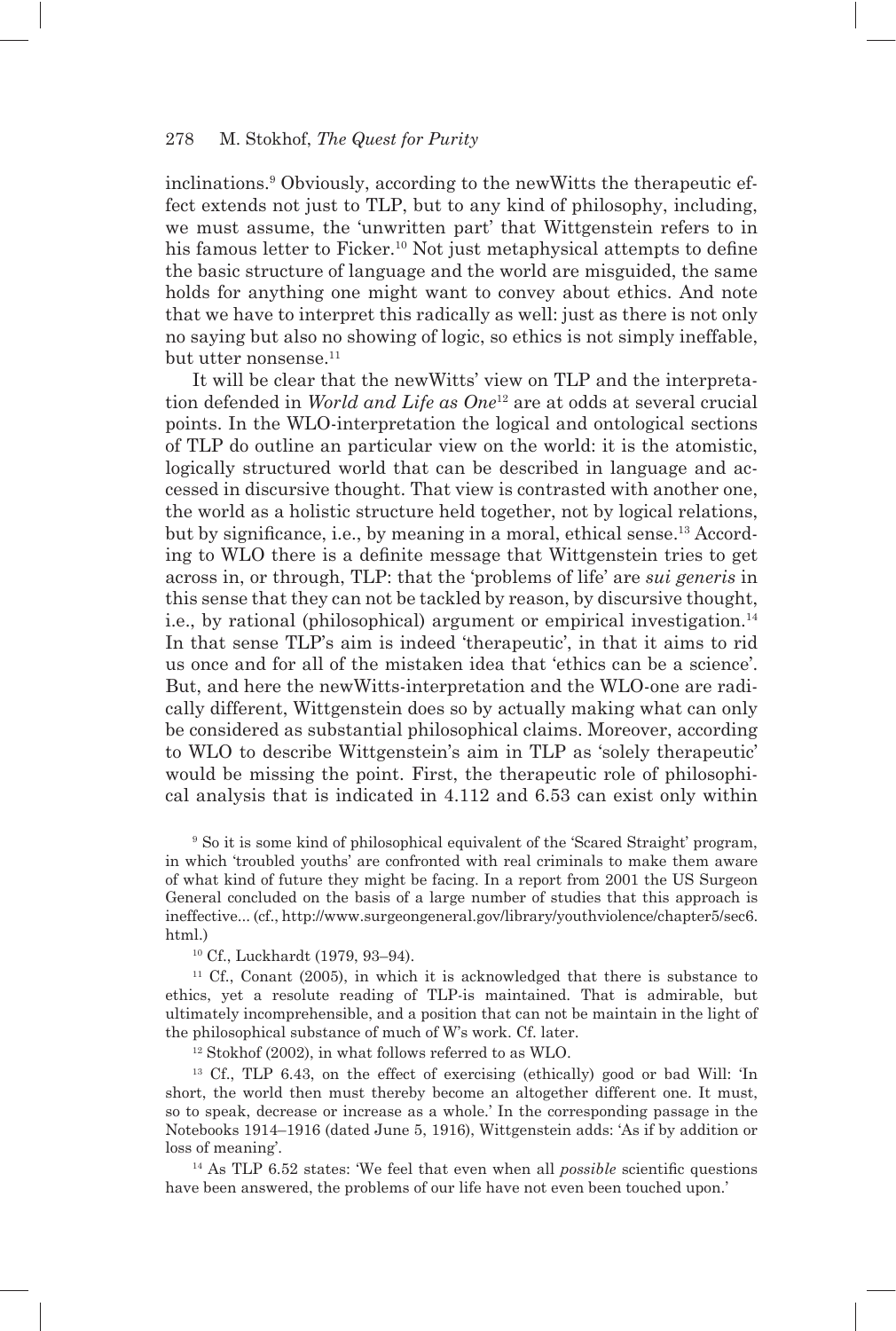the confines of the theory of meaning that TLP formulates, for that very theory is the tool that philosophy must use. And second, and more important, it serves a purpose that, independent from the Tractarian framework, most would definitely consider 'philosophical', viz., the determination of the relation between ethics and science (and philosophy as traditionally conceived).

So obviously there are substantial differences between the new-Witts's take on TLP and the more standard, 'orthodox' one, of which WLO is an example. And one would expect that at least some of the issues should be decidable on the basis of arguments pertaining to the text, the context in which it was written, evidence from biographical sources, and so on.15 As a matter of fact that discussion is being conducted, with zeal, in the literature. However, the discussion has a remarkable kind of 'staleness', in that every so often it seems an exchange of blows and punches where the opponents actually do not really hit each other. In many cases the criticisms and the rejoinders are concerned with the details of Wittgenstein's work itself, arguing fine points of exegetical detail, apparently without reaching conclusions that are so conclusive that they manage to convince the opponents.

The aim of this note is not to assess the merits of the various arguments. As a matter of fact, many of the arguments adduced by Proops, Hacker, Mounce, Kitching, and others, do seem to me convincing as far as the kind of 'internal' exegetical criticism that they represent goes.<sup>16</sup> But rather than adding another voice to that discussion, I want to try to find out what makes this controversy unsatisfactory in the first place.

## 2 *Diagnosis*

The main suggestion I have to offer at this point is that the apparent undecidability of the controversy is, at least partly, due to a too limited focus on the purely exegetical, and to a lack of awareness, on both sides, of the fact that the debate starts from assumptions about what philosophy as such is, can be, and should be, that are not taken into account in the discussion. Of course, this is not to suggest that the various authors are not aware of their conception of philosophy. It seems a fair assumption that they are, and in some cases we can actually see that conception being discussed and defended, but not in this

<sup>15</sup> Which means that the observations adduced by the newWitts must be reinterpreted from the orthodox point of view. One example is their reading of 6.54. From the WLO-perspective that passage can also be explained as a reference to the ethical goal of TLP: if you get that (and that is something that is not *in* TLP but something *about* it; it is as it were a' meta-goal'), i.e., if you understand *why* this had to be done and what is important about, then you can forget about *how* it has been done.

16 Cf., Proops (2001); Hacker (2001); Mounce (2001); Kitching (2003). Cf., also Stokhof (2002, 274–276) for some critical observations.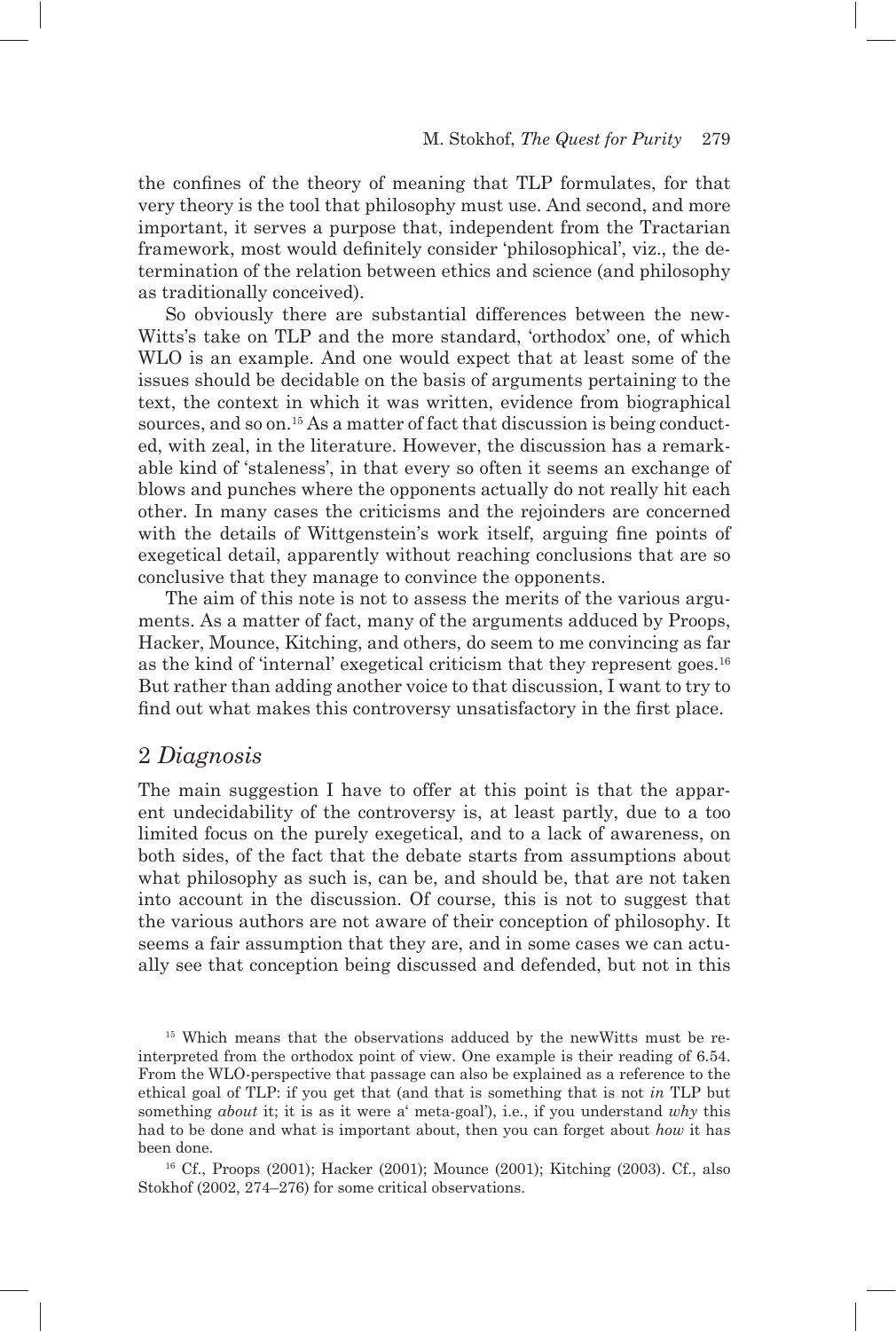context.17 Rather what seems to be confusing the debate is a lack of explicit discussion of the conceptions of philosophy involved, and a lack of awareness that this is actually a limitation of the debate, in so far as this is something that is actually at stake in what the debate basically is all about.

Apparently, both sides in the debate seems to have a certain conception of philosophy, one that applies to what philosophy in reality is according to the orthodox interpreters, or to what it would be if such a thing were possible in the first place according to the resolute new-Witts. That is to say, the debate is not so much about (widely) different conceptions of philosophy, but rather about the possibility of making one particular conception work. The newWitts claim that this is not possible, the orthodox interpreters think it is. But neither side questions the conception of philosophy itself, nor do they investigate in detail whether it is justified to assign this conception, or something closely similar to it, to Wittgenstein, either in TLP, or in his later work, such as the *Philosophical Investigations* (henceforth: 'PI'), or in both.

Notice that the entire controversy hinges on an independent determination of what is, and what is not, a *philosophical* argument, statement or thesis. Without a prior characterisation of that, one that is given independently of the exegetical discussion, it is in fact difficult to asses how radical, appearances notwithstanding, the claim of the new-Witts exactly is. What is it that they take Wittgenstein to deny when they attribute a rejection of traditional philosophy and a 'therapy only' alternative conception to him? How do we assess the arguments that they give for this attribution if we can not be sure what conception of the philosophical is used? How great is the deviation of the orthodox exegesis in this respect? The same holds for such key terms as 'metaphysical' and 'therapeutic': without a prior, independent explication of what these terms refer to, both the content and the strength of the claims being made are difficult to determine. To give just one example, the claim that according to the text of PI itself no philosophical theses can be formulated or defended18 and that it is the task of philosophy to reveal the philosophical illusions surrounding such concepts as 'rule', 'meaning', 'sensation', and so on, becomes a radical position only if it is accompanied with arguments that support the additional, two-fold claim that, first of all, that really is all that PI actually contains, and, secondly and more importantly, that, given its conception of what philosophy is, it could not contain anything else. Without these additional claims, many an orthodox Wittgenstein-interpreter would readily concur. This is indeed what PI claims and does, but is it really true to its self-description and, even if it is, does it need to be?

 $17$  A good example is Hacker, who, in the book he wrote together with Bennett on philosophy and neuroscience (Bennett & Hacker, 2003), explicitly defines and defends the particular kind of conception of philosophy that is used in their critique of some of the claims of neuroscience.

18 Cf., PI 124–128.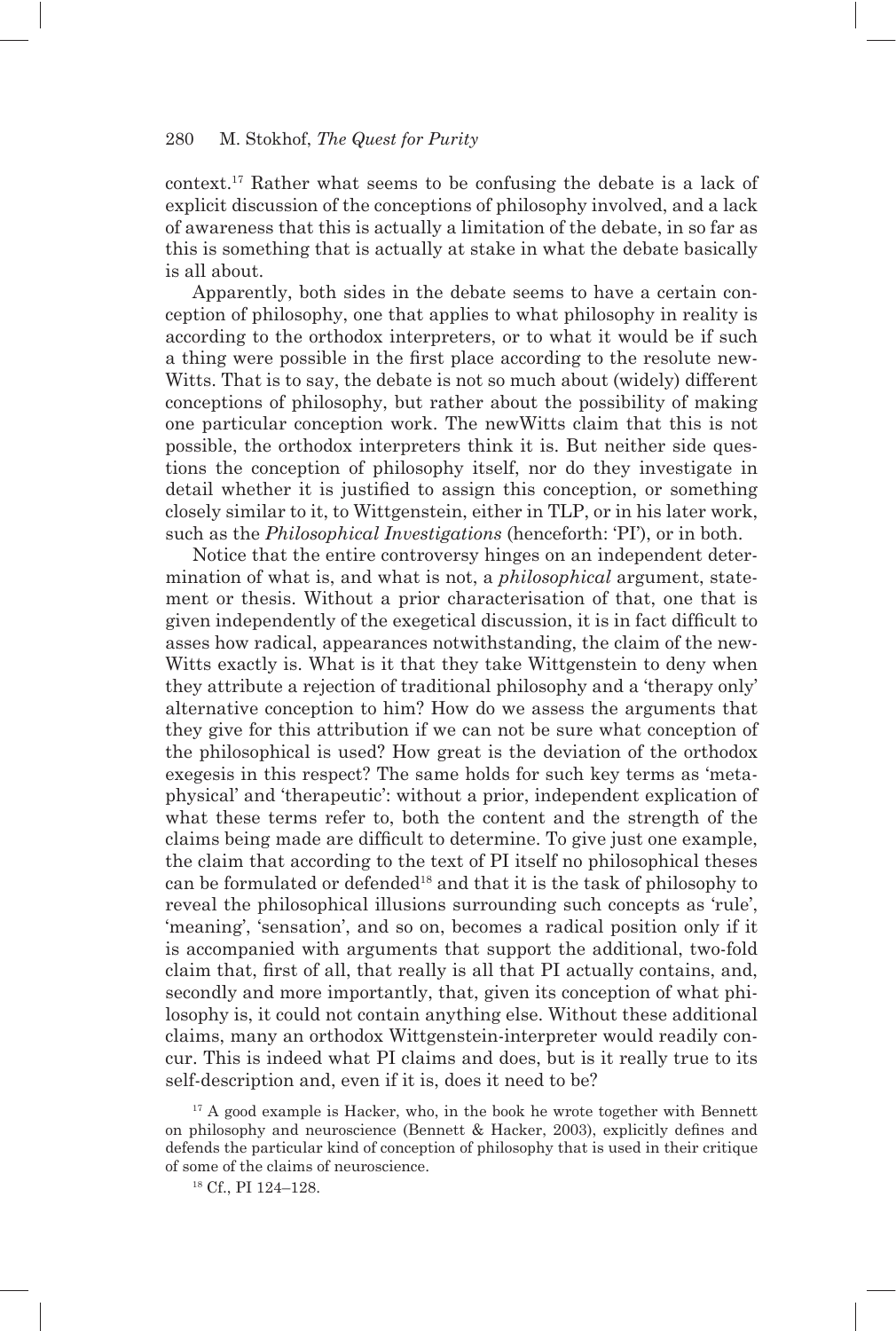This is not to say that, in particular with respect to PI and the other writings of Wittgenstein' later period, the newWitts' reading is totally off the mark. Of course not. Wittgenstein's work certainly does not fit a conception of philosophy that holds that philosophy is concerned with providing us with philosophical theories that are defended on the basis of rational argument (transcendental or otherwise). It is different, and intentionally so, and it does indeed present a break with tradition. But it is important to see what tradition that is, and into what direction Wittgenstein is going. My conjecture is that at this point many involved in the debate around the 'new Wittgenstein', be they newWitts or opponents, are misled by their reliance on a conception of philosophy that bears the mark of an underlying scientism. I think that many, knowingly or unknowingly, subscribe to the idea that it is science and science only that is a reliable source of knowledge about the world and about ourselves, that traditional philosophy has failed to live up to its claims, and that therefore there can not be such a thing as a substantial philosophy. The root of this conviction is the assumption of an intrinsic connection between content (in a broad sense) and argument (also in a broad sense). This is an essential ingredient of scientism.19

The role of argumentation (which I use in a broad sense, as the formulation of meaningful statements that can be justified according to accepted rational methods) in the newWitts-interpretation, in particular of PI, is interesting and complicated. On the one hand the interpretation itself is sustained by argument, often ingenious and intricate. On the other hand the main contention is that Wittgenstein does not employ argumentative methods, but uses therapeutic devices. But these devices in their turn are meant to show the illusory nature of a philosophy that is essentially conceived of as an argumentative enterprise. Apparently, it never occurs to the newWitts that this is selfdefeating. But apart from that, more important to note is that the newWitts apparently never consider the possibility that these same non-argumentative, rhetorical devices are often also employed by Wittgenstein to make a point, i.e., to sustain an actual, substantial thesis in a non-argumentative way. That such a thing is possible seems lost on them, which shows how thoroughly orthodox and analytical their view of philosophy is in this respect: it simply leaves no room for anything but rational argument as a companion to cognitive content.

<sup>19</sup> To be sure, many other arguments against such a radically therapeutic reading of Wittgenstein's later work can be, and have been, formulated, cf. e.g., Hacker (2004b); Mulhall (2004). Another interesting observation is due to Chantal Bax (Bax, 2011) who notes that the 'therapy only' reading ascribes a remarkable arrogance to Wittgenstein, saddling him as it does with the ability to decide in an a priori fashion that all of philosophy must be be 'plain nonsense'. Sure enough, Wittgenstein is often a harsh critic (but also of his own ideas, we should note), and he does have serious objections to many a philosophical theory, but he does present these objections in a substantial manner. Perhaps not always in the way we are used to, but Wittgenstein always addresses and criticises also the content of such views, and never resorts to simple 'bashing' the ideas of others.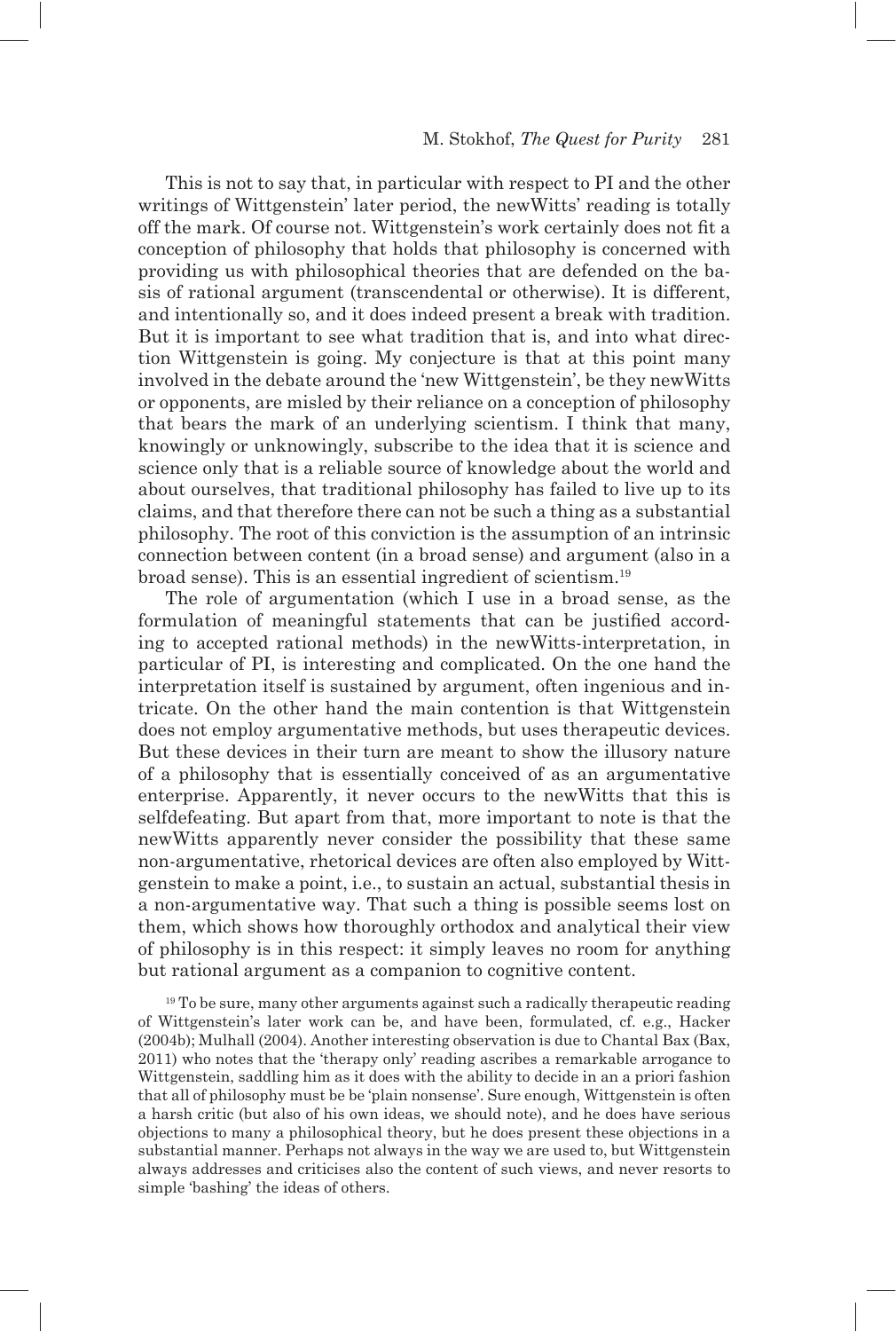Another intriguing point to consider is what conception of philosophy it is that we are left with when we accept argument, and argument only, but deny the possibility of a substantial, philosophical point of view. How are we to view an activity that is only concerned with arguments, not with positions, or to be more precise, when we deny the existence of philosophical content? Are there any (interesting) arguments that do not depend on positions, that do not address substantial issues? To say that there are, seems to rely on a very naive version on what an argument is, which probably reflects an equally naive, positivist version on what science is, how science works, in that it completely ignores the role of context, tradition, history, goals, and so on. Small wonder that for the newWitts there can be nothing more to philosophy than argument with a therapeutic aim.

But even more important is the other side of the equivalence of argument and content, viz., that if there is content then there must be arguments. This holds that there is no other way of dealing with substantial issues than by way of argument (including hypotheses, and explanations, and ...). But why should that be the case? In our ordinary everyday lives we are confronted time and again with substantial issues—of love, faith, justice, meaning—that lend themselves to an argumentative approach only to a very limited extent, if at all. Yet no ordinary person would conclude with regard to these issues that where arguments end, content is lacking as well. We accept the limitations, and carry on in different ways.

The claim I put forward here is that a conception of intellectual investigation that ties argument and content so closely together does not fit Wittgenstein's work very well, especially not the later work, for two reasons. He does not use just arguments, and he arguably does make substantial philosophical points. To be sure Wittgenstein does provide arguments as well, both in his early and in his later work. But very often he just uses descriptions and 'simple' observations, and the main function of those is to change the way we look at things. Their target is a particular point of view on a certain matter that we hold and their aim is to change it, or at least provide an alternative point of view as a comparison. Obviously this is one reason why a 'no points of view, only arguments' attitude does not fi t Wittgenstein. Apparently, for Wittgenstein there are points of view, 'pictures', ideas we have about how things are, that are substantial but that can not be affected (sustained, defeated) by arguments, at least not solely by means of arguments, but that nevertheless need to be and can be changed by other means. An example is provided by PI 144. This is a rare passage, in that it is one of the few places in which Wittgenstein explicitly and concretely reflects on his goal and method. Its subject is an observation that he has presented in an exposition about what may happen if we teach someone to follow a rule. The observation concerns a possibility, viz., that of a pupil's capacity to learn coming to an end. Wittgenstein, in an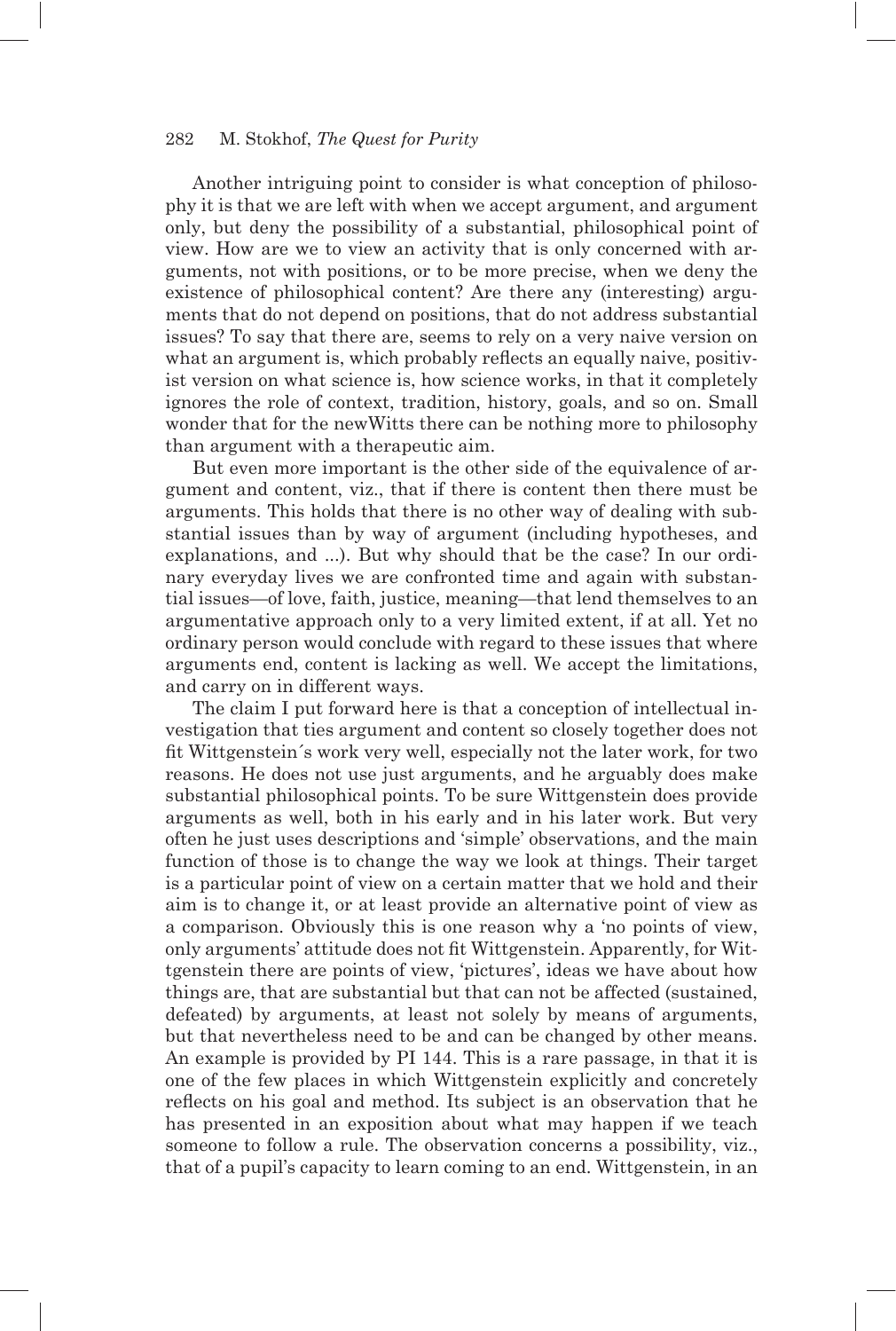exceptional case of explicit methodological reflection, then asks: 'What do I mean when I say "the pupil's capacity to learn *may* come to an end here"?' It is not a factual observation about learning, based on experience, neither is it a factual observation about what we can, and can not, imagine. Rather, what Wittgenstein wants the effect on the reader to be is this:

I wanted to put that picture before him, and his *acceptance* of the picture consists in his now being inclined to regard a given case differently; that is, to compare it with *this* rather than *that* set of pictures. I have changed his *way of looking at things*.

Obviously then, Wittgenstein's aim is not therapeutic, he does not want to expose a particular point of view as metaphysical nonsense, rather, he wants to replace one way of looking at things by another, or at least make us see that there is more than one such way. That presupposes that these various points of view are substantial, that they can be compared, evaluated, that one can be preferred over the other, if only in a particular context. And that is exactly what the observationsWittgenstein adduces do: they contrast different perspectives, and persuade us to drop one and accept another.<sup>20</sup>

If we look at the variety of other means that Wittgenstein brings to bear on the way we look at, and think about, rules, emotions, meaning, the will, mathematical necessity, music, religious belief, aesthetic experience, and a host of other topics, we see descriptions of actual use of words and phrases, invitations to think of very particular situations, often counterfactual ones, reminders of the brute facts of our natural history that may determine our ways and means, observations about our emotional and intellectual 'inner life', and so on. What we see is a philosopher who employs much more than just arguments, one who is involved in a kind of practical phenomenology of the everyday, and not an analytical philosopher in the usual sense of the word.

So whereas the newWitts debate centres around 'arguments', in a style that is typical for an analytical conception of what philosophy is, this seems to be way off the mark with regard to Wittgenstein. Especially in the case of the later work, it simply overlooks the substantial phenomenological side of Wittgenstein's modus operandi: the fact that Wittgenstein does not argue (at least not in an obvious sense), but rather works with 'persuasive' means, does not imply that there is no philosophical content. That only follows if one equates philosophical content with explicit theses plus arguments. But as we have seen, there is no reason to accept that equation. Content presents itself to us in many different ways, and for Wittgenstein a lot of philosophical content resides in 'pictures'.

<sup>20</sup> The importance of the role that the notion of a picture plays in Wittgenstein's work can hardly be overstated: in his discussion of mathematics and religious belief, aesthetics and psycho-analysis, knowledge and certainty, the notion plays a crucial role. Cf., e.g., Genova (1995) for extensive discussion.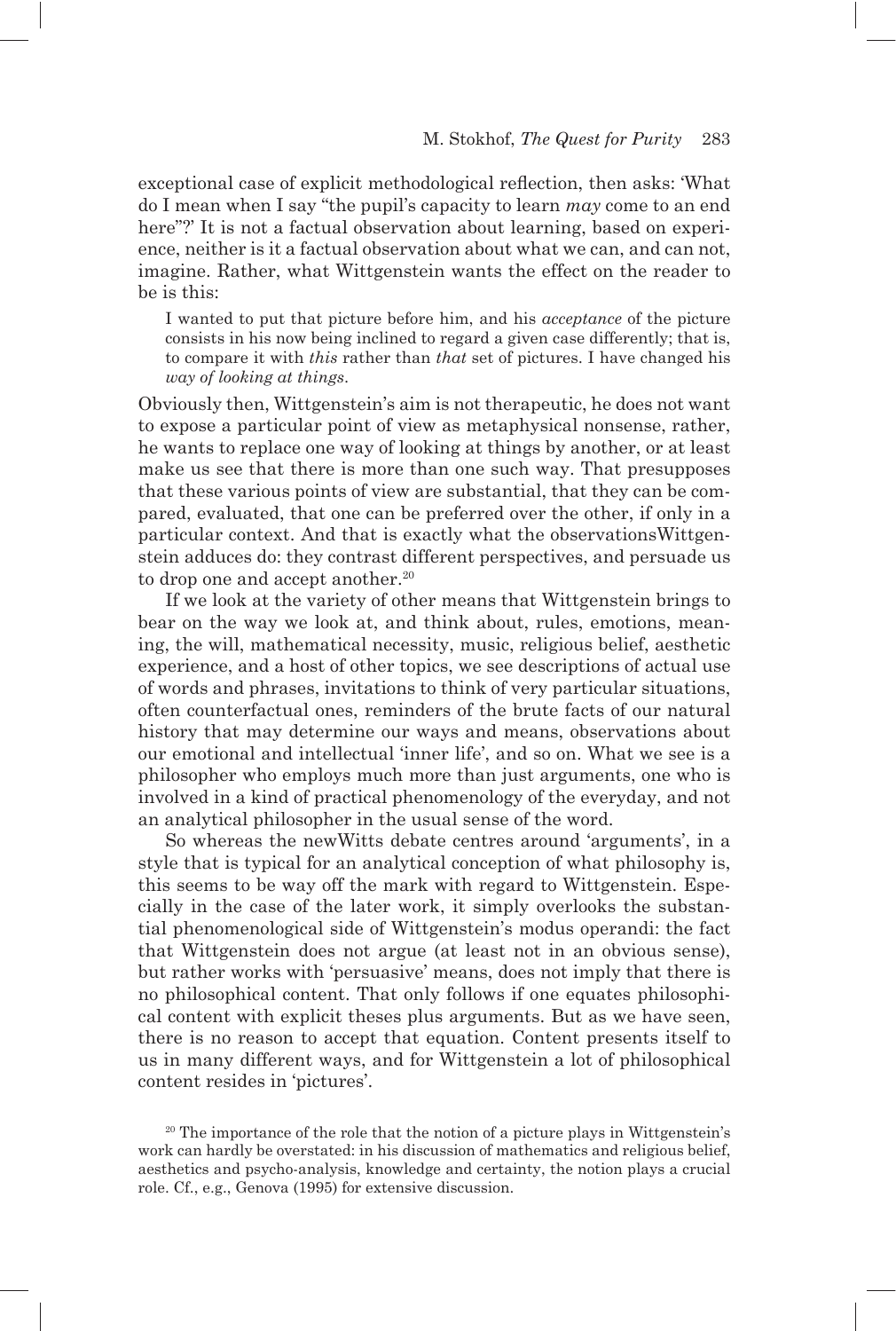Although Wittgenstein's method in his earlier work is indeed quite different, we can apply this perspective on what philosophy is all about to TLP as well. If we do, we see that its main (but not its sole!) purpose is to present us with a way of looking at things and to say: do something with that, if you are willing to accept this alternative way of looking. And note that 'accept' is the crucial feature here.<sup>21</sup>

## 3 *Therapy*

What we observed in the above is that the relevance of the discussion surrounding the 'new Wittgenstein' extends beyond 'mere' Wittgenstein-exegesis. Central to the debate is the conception of philosophy that we bring to bear on it, and that means that in an important sense the debate is one about philosophy itself. And as we also saw, it is also a particular view on the relation between philosophy and science that motivates and drives this discussion. This may be reminiscent of the debates between 'the' analytic and continental traditions that dominated the philosophical scene for much of the fifties, sixties and seventies of the last century. Are we returning to that phase? It may look like that, but I think this is misinterpretation of the present situation. At the time the case of scientism case was defended mainly on what one might call 'ideological' grounds, whereas today, with the rise first of computational psychology, computer science and artificial intelligence, and of late that of cognitive neuroscience, the prospects of an actual empirical science of man no longer seem to be a matter of belief, but one of fact. In the face of that, to defend philosophy as a viable enterprise seems hopeless: the ideological arguments succumb, or so it seems, to empirical facts, and one might say that the newWitts' strategy in the face of such a defeat is to simply deny that there was something to defend in the first place. Yes, science is the only source of objective knowledge, but no, that does not mean that science has replaced philosophy, since philosophy never actually held a stake in the knowledge field anyway.

But could there not be a role for philosophy to play today? I think there are at least two ways in which philosophy can claim to have a substance, and to be able to make a contribution to our understanding of the world and of ourselves. One is, if you like, more traditional, and I will only indicate very briefly what it might look like. The other is more directly related to the question of scientism and the relation between science and philosophy, and I will discuss that one slightly more exten-

21 To be sure, there is a certain shift as well. As Kitching (Kitching, 2003) argues, one important difference between TLP and Wittgenstein's later work is a shift in Wittgenstein's evaluation of the concept of analysis. Following that line, one could argue that whereas TLP's main interest was in safeguarding ethics from the argumentative while acknowledging a substantial role for argumentation in science (broadly conceived), Wittgenstein later on grew more and more disappointed with the latter as well, and, as a consequence, found room to apply a substantially more varied palette of strategies.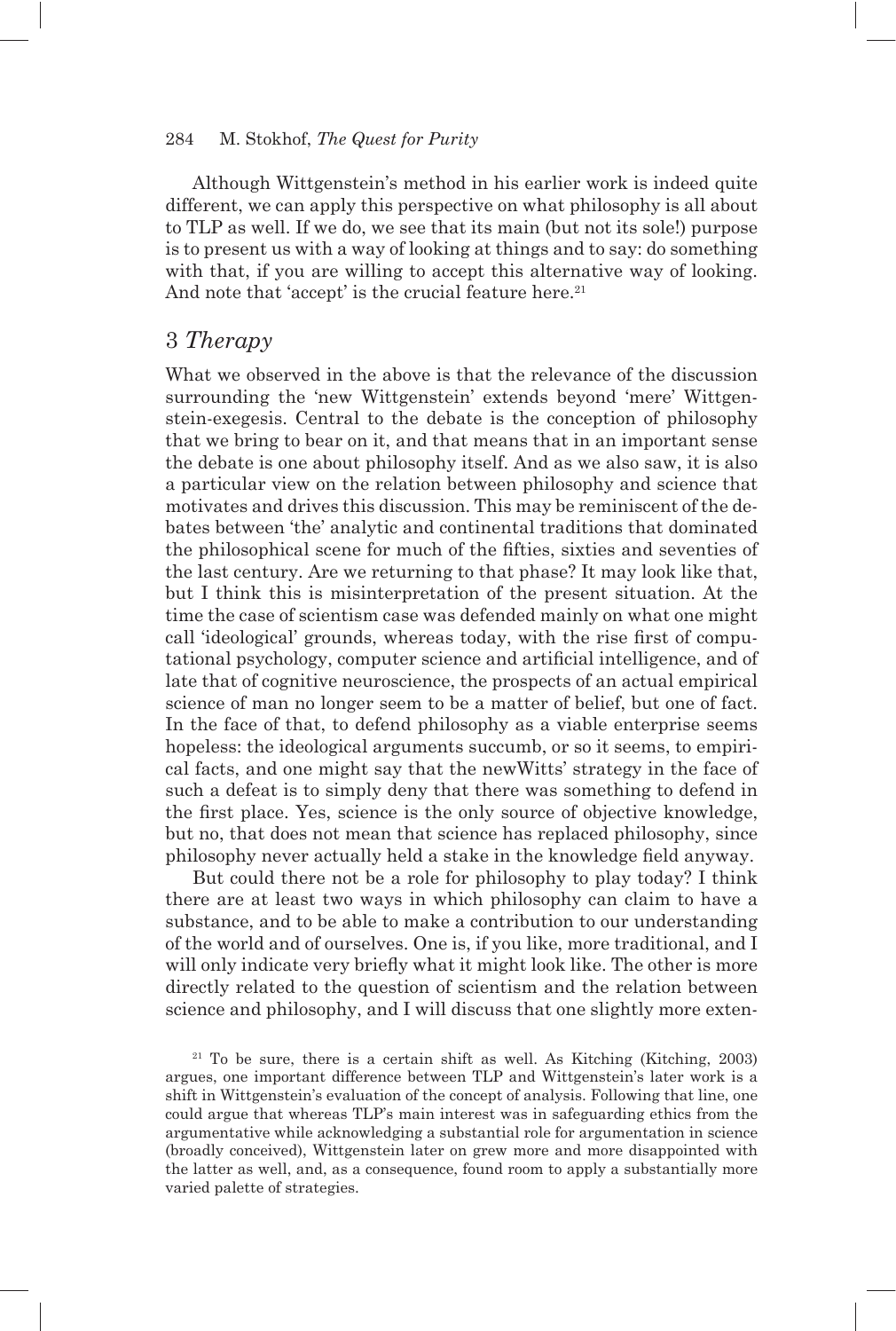sively. (A full discussion is beyond the scope of this brief note.) That these two ways are not unrelated will be pointed out later on.

The two roads that philosophy might take can be called the 'ethicalaesthetical' and the 'empirical' respectively. The first road we travel when we focus on those aspects of phenomena, objects, and events, that display a particular kind of significance for us, one that resists any attempt at straightforward description and that hence do not lend themselves to being subject to argumentation, hypothesising and explanation, but that nevertheless are integral to the important role these phenomena play in our lives. Examples in Wittgenstein's work come (mostly) from aesthetics and ethics (in a broad sense, since Wittgenstein does not distinguish very clearly between ethics, moral convictions and religious beliefs, quite in keeping with the proclamation in TLP 6.421 that 'ethics and aesthetics are one' ). For example, in the 'Lectures on Aesthetics'22 Wittgenstein focuses on the nature of aesthetic experiences and emphasises that although there are, of course, observations to be made and investigations to be conducted into the empirical 'correlates' of aesthetic experiences, these will not touch upon their specific nature. This, Wittgenstein observes, is evident from the fact that aesthetic experiences are expressed and communicated in specific ways, which are largely non-verbal and certainly do not follow the model of description of empirical phenomena.<sup>23</sup> In the words of Frank Cioffi (Cioffi, 1998, 129):

In Wittgenstein's description of what we really want in place of empirical speculation, a key term is 'aesthetic'. [...] All he means [by using the phrase 'like aesthetics', MS] is to call attention to its epistemic affinity with the problem of describing the how and why of aesthetic experience in that "agreement is the only criterion".

The 'ethical-aesthetical' alternative is quite prominent in Wittgenstein's writings and has been explored in detail by a number of authors.<sup>24</sup> In what follows I focus on the second direction philosophy might take, that of a building a 'working relationship' with empirical science. This is not something we can find that many traces of in Wittgenstein's writings, but I do think that Wittgenstein was well aware of the conditions under which such an undertaking might prove to be fruitful.

Starting point of the second alternative view is that some of the notions that play a central role in philosophy, such as consciousness, knowledge, and meaning, are indicative of entities that are of a hybrid nature. These entities are at the same time natural and cultural phenomena. This hybrid nature does not refer to a split between ontology and epistemology, as is the case with many other notions. Obviously, in the course of our

 $22$  In Wittgenstein (1978).

23 Cf., the discussion of the architect and the tailor in the 'Lectures on Aesthetics'.

<sup>24</sup> Besides Cioffi, already mentioned, one can think of people such as Phillips, Bouveresse, Clack, Budd, Schulte, and many others, who have written extensively on Wittgenstein's ideas on religion, Freud, psychology, and related topics.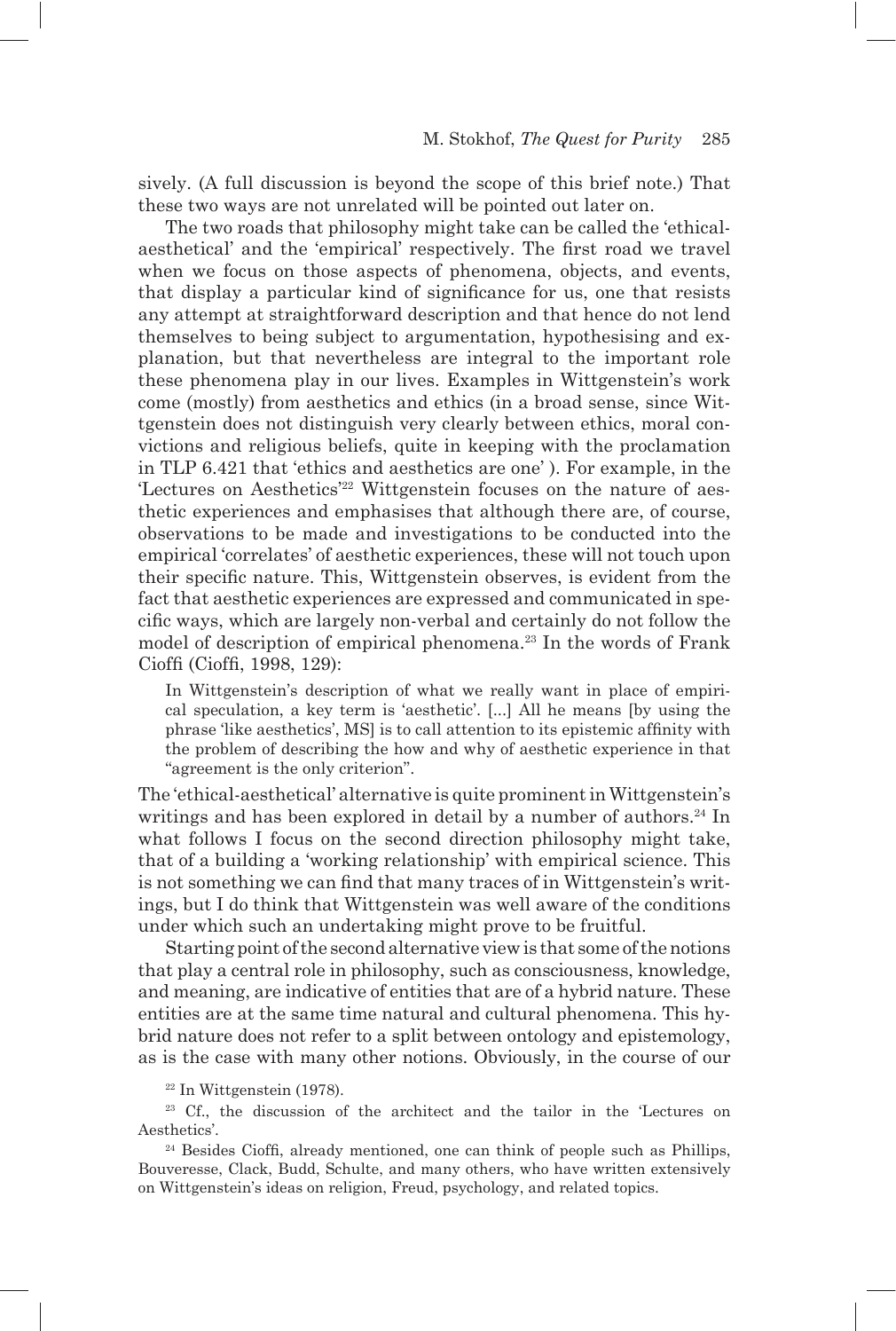investigation of them many natural phenomena are conceptualised, and these conceptualisations are often historically and culturally contingent. In such case the natural and the cultural are on different planes, the ontological and the epistemological respectively. However, with these central philosophical notions things are different, here the natural and the cultural are not on different levels, but really coalesce to form the very nature of these entities. On the one hand consciousness, meaning, knowledge are natural phenomena, i.e., entities that occur in the world, have distinct physical and biological (neurological) substrates. But they are also cultural products in a specific sense. They reflect in their very being our own self-conscious conception of them, i.e., they are, in part at least, performative, and it is our historically, socially and culturally contingent state of reflection about them that determines part of their identity.25 In other words, to a certain extent these notions are what we think they are.26 So, these are entities that are both natural phenomena and conceptual constructs at the same time. And it is precisely because that is how they to come into being and develop over time, that self-reflection (or 'self-clarification' as Frank Cioffi calls  $it^{27}$ ), as practised in philosophy but also in other humanistic endeavours such as art, can provide access to part of their content, if, that is, this self-reflection is conducted in a systematic and critical fashion. At the same time, being also natural phenomena, they can be studied in scientific ways. One may probe their biological evolution, their neurophysiological basis, their historical and social origins, and so forth.

One consequence of the hybrid nature of these concepts is that the relationship between philosophy and empirical science becomes, or at least should become, more symmetric. Philosophy no longer can pretend to be a priori with regard to science, and science needs philosophy in order to obtain a complete understanding of its own results. This provides a middle way between scientism coupled with a 'therapy only' role for philosophy, which is what the newWitts defend, and the conception of philosophy as a priori conceptual analysis, as favoured by some of their opponents, such as Peter Hacker.<sup>28</sup> When dealing with hybrid, performative concepts, philosophers have to acknowledge the relevance of empirical investigations for their own subject matter, and,

25 In a sense this is an extension of the fundamental distinction made by Davidson (Davidson, 1982) between 'having a conviction' and 'having a belief ': the latter requires (self-)reflection and the availability of certain concepts, whereas the latter can be described purely behaviouristically.

26 This reminiscent of Giddens' idea of a 'double hermeneutics' that is at work in the formation of certain sociological concepts (such as 'class'; cf., Giddens (1987)), and the 'looping effects' that Hacking connects with 'human kind concepts' (such as certain psycho-pathological concepts; cf., Hacking (1995)). The difference is that in the cases that are under consideration here the 'performative object' comes from natural sciences.

 $27$  Cioffi (1998, chapter 5).

28 Cf., e.g., Bennett & Hacker (2003); Hacker (2004a).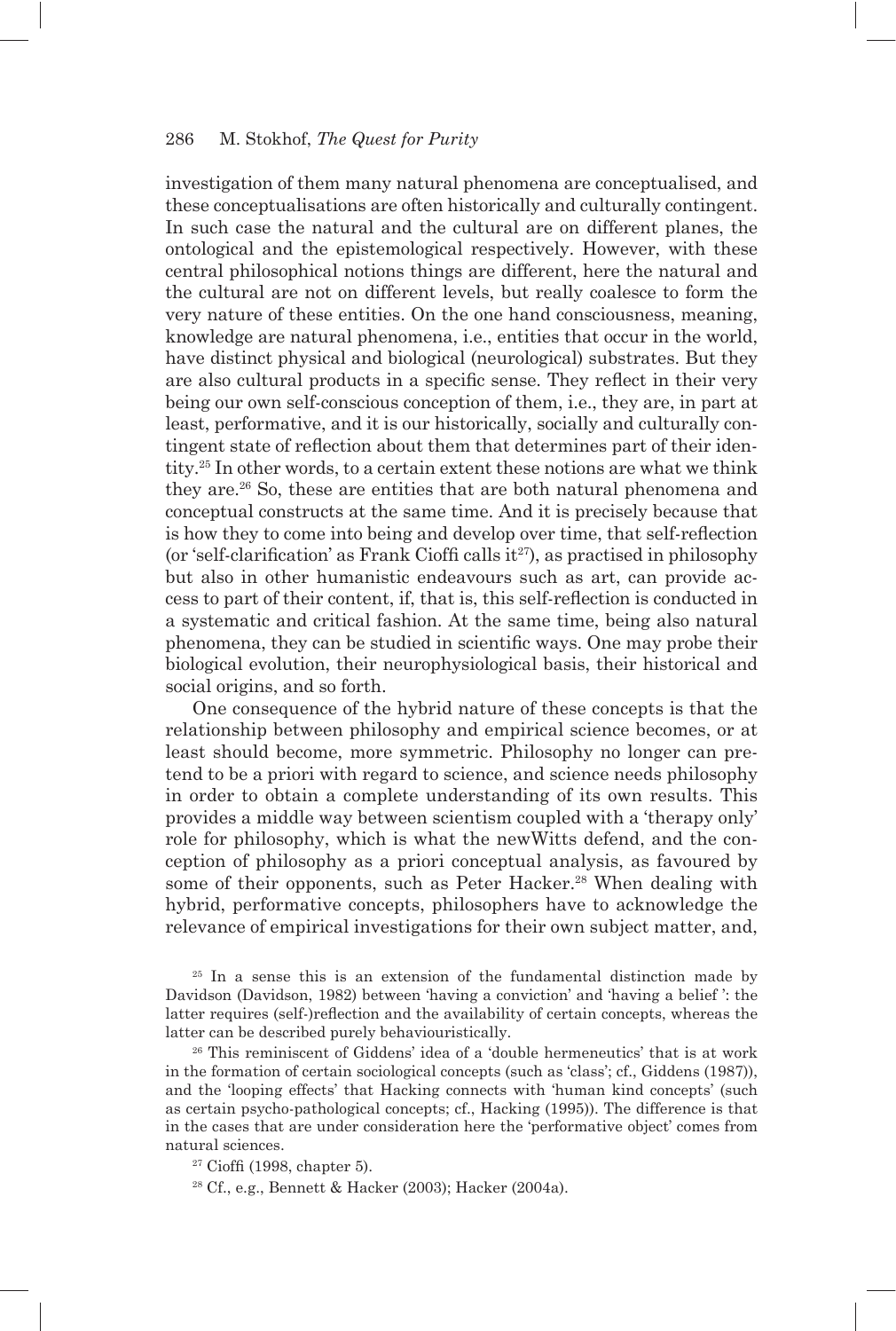conversely, scientists need to become aware of the limitations of their methods and see that for a proper understanding of their topic, including a proper understanding of their own empirical findings, they need also the perspective that a particular kind of philosophy has to offer.

An interesting example of such a development is provided by neurophenomenology, which attempts to incorporate systematically accessed first person experience as an additional source of information that adds to experimental evidence.<sup>29</sup> It provides an example of how science can appropriates insights from philosophy, i.e., use them for its own goals, while by doing so extending its scope in a way that changes what it is about. Cf., the following 'declaration' by Depraz, Varela and Vermeersch (Depraz et al., 2003, 10):

[...] we are trying to avoid two unilateral extremes that we see as nonsensical or absurd: 1. claiming that experience is standard, raw, pure, or ineffable; 2. claiming that all our experience is always already moulded or even deformed by the language we use. [...] Experience moves and changes, and its exploration is already part of human life, even if the exploration has different objectives than the experience it explores.

It should be clear by now that we want to position ourselves in *a prudent but daring middle ground*. On the one hand, we wish to explore fully the tools available for first-person accounts. On the other hand, we do not claim that such an access is method-free or 'natural' in any privileged sense. This mixed stance is yet another manifestation of the pragmatic spirit of this work.

Note that co-operation here does not lead to assimilation, it still remains the case that philosophy and science have their own goals here, but they strive to reach them by joining forces, transforming themselves while doing so. As for the cognitive science involves, it abandons an exclusively 'third person perspective', and acknowledges the relevance of first person experience, without giving up on the familiar conditions of empirical testability. As for the phenomenology, it no longer is exclusively first person, and transcends the traditional goal of phenomenological description in the sense of relating particular to general, focussing on the articulation of experience.30

This provides an important qualification to what was meant above when it was said that hybrid concepts have a 'cultural component'. As was already indicated, 'cultural' here refers not merely to what can be studied empirically as culture (historically, sociologically, etc.). Rather, it indicates the constitutive self-conception, the performative aspects that can be grasped as such only from within (although as objective empirical phenomena they can also be studied from the outside, in an

<sup>29</sup> The movement is associated mainly, but not exclusively, with the work of Varela, Thompson, Lutz and others. For an exposition of the philosophical background, cf., Depraz et al. (2003), for some tentative empirical results, cf., e.g., various contributions to Petitot et al. (1999) and Lutz (2002)

30 I.e., on what Varela c.s. call 'disciplined' descriptions (Depraz et al., 2003, chapter 4).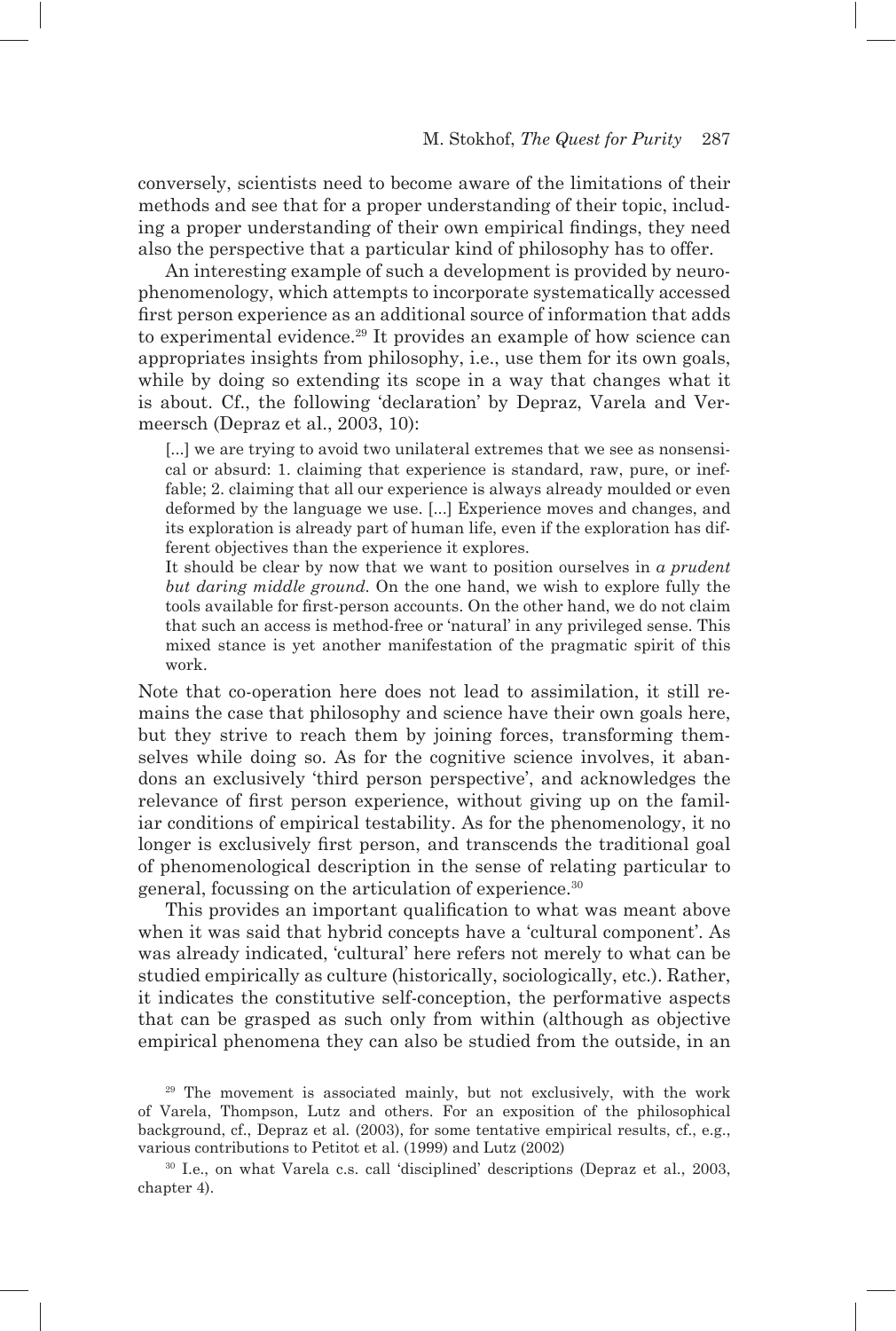empirical and objective way). The point of emphasising the need for a 'systematic access' is to overcome the threat of pure subjectivity. For the performative aspects are cross-individual in that they constitute a *common* self-perception. So hybrid concepts do not come from two different domains, two different ontologies, but from two different ways of accessing reality, two ways of dealing with it, which are also two ways in which reality affects us.<sup>31</sup>

I hope this provides some reason to think that a 'therapy only' approach to philosophy is not the only alternative, and in fact is arguably wrong. If the claim that many of the concepts that are central to traditional philosophical theorising do indeed have this hybrid nature is correct, then there does exist something for philosophy to be about. Arguably not in the same way as science, and equally arguably not in the ways of old, but nevertheless. 'Therapy only' gives in to the 'imperialistic' claims of science because it lacks a proper perspective on the nature of the phenomena that philosophy deals with. But as was already noted above, another, more substantial conception of philosophy that is defended in the analytical tradition, one that holds that philosophy deals with conceptual analysis and science with empirical investigation, $32$  becomes questionable as well. On this view philosophy lacks a domain of investigation and a conceptual apparatus of its own. It is not, in that sense, analogous to science. Rather, it is the task of philosophy to provide clarity with regards to the concepts that science uses in its empirical investigations. But those investigations concern only one aspect, they cover only part of what the concepts as such cover. Hence, this 'conceptual analysis only' view, though definitely more substantial than the 'therapy only' perspective, leaves out what philosophy could properly call its own.

From an exegetical point of view, it seems that the 'middle way' conception of philosophy is closer in spirit to Wittgenstein's view of philosophy than either the 'therapy only' or the ' a priori conceptual analysis only' views. Note: the catch is in the 'only': I do not deny that there is both therapy and conceptual analysis in Wittgenstein's work (and there really lies the whole point about the controversy between new-Witts and orthodox interpretation: the beef is in the claim to the exclusivity of therapy). To be sure, Wittgenstein hardly ever engages explicitly with results from empirical science. Yet, his insistence (e.g., in PI, OC, in his work on psychology and mathematics) on the importance of acknowledging the natural roots of our concepts certainly points in this direction. In the following passage from PI (part II, section xii), he gives a subtle and balanced description of philosophy in view of that:

<sup>31</sup> Note the parallel with WLO, in which TLP is analysed as representing two different ways of interacting with one and the same reality, viz., the discursive and the ethical.

<sup>32</sup> Cf., the already mentioned Bennett & Hacker (2003) for a clear statement and an application of this view. Cf., Keestra & Cowley (2007) for a critical discussion.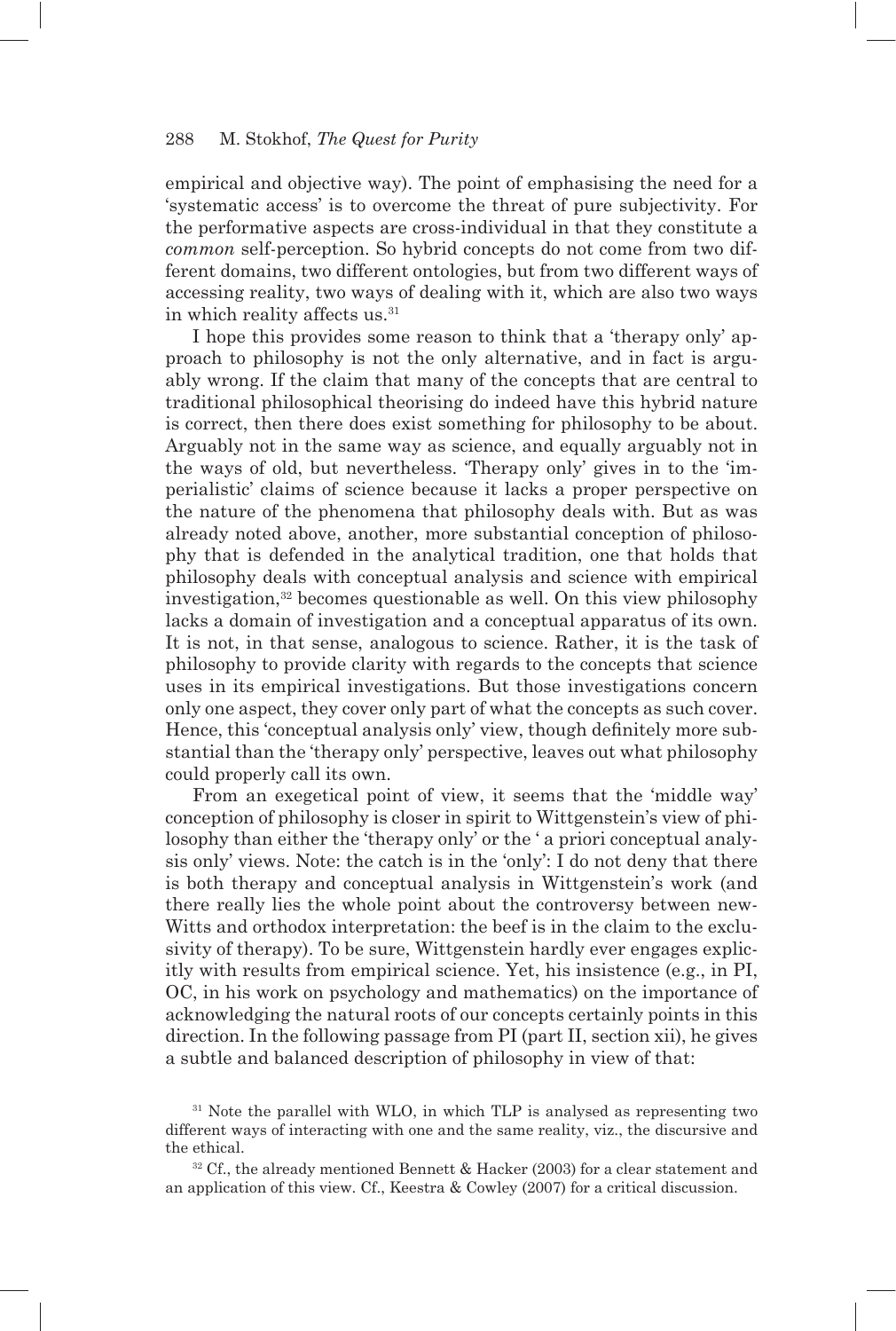If the formation of concepts can be explained by facts of nature, should we not be interested, not in grammar, but rather in that in nature which is the basis of grammar?—Our interest certainly includes the correspondence between concepts and very general facts of nature. (Such facts as mostly do not strike us because of our generality.) But our interest does not fall back upon these possible causes of the formation of concepts; we are not doing natural science; nor yet natural history—since we can also invent fictitious natural history for our purposes.

Note that Wittgenstein explicitly acknowledges the relevance of empirical data ('Our interest certainly includes ...'), so his philosophy is not an a priori conceptual analysis. But philosophy does have a stance of its own, and hence is not only therapeutic either. It is the interplay between facts and concepts that he is interested in:

I am not saying: if such-and-such facts of nature were different people would have different concepts (in the sense of a hypothesis). But: if anyone believes that certain concepts are absolutely the correct ones, and that having different ones would mean not realising something that we realise—then let him imagine certain very general facts of nature to be different from what we are used to, and the formation of concept different from the usual ones will become intelligible to him.

And is making us realise that the facts are different from what we thought they are not what science (sometimes) does? What makes this conception of philosophy challenging, and thereby interesting and worthwhile, is precisely that: since it deals with concepts that are 'Janus-faced', its subject matter is not stable, but may change over time. In particular, the findings of empirical science may, and arguably do, influence the very concepts with which it works.

One final observation. Although the two roads towards a substantial philosophy that I have outlined above travel into different directions, that is not to say that there are no connections, crossroads at which they meet and through which they may influence each other and benefit from each other's results. One example of such a crossroad is provided by Erik Rietveld's analysis how Wittgenstein's 'ethicalaesthetical' analysis of the 'expert knowledge' of the architect and the tailor can be linked with empirical issues in cognitive neuroscience.<sup>33</sup> Another example is constituted by the notion of the subject. Again, let me try to illustrate this by means of a concrete example.

Whereas in classical philosophical analysis subject and world were basically conceived of as homogeneous and 'total' entities, Varela, in his work on consciousness, uses the notion of 'micro-worlds' and 'microidentities'.34 Organisms live primarily in an environment that is determined by what they (can) perceive: a micro-world. There is not just one such micro-world, there are many, each related to a specific environment. In their daily interactions with these environments organisms have certain action potentials, i.e., ranges of actions and reactions that

33 Cf., Rietveld (2008).

34 Cf., e.g., Varela (1999).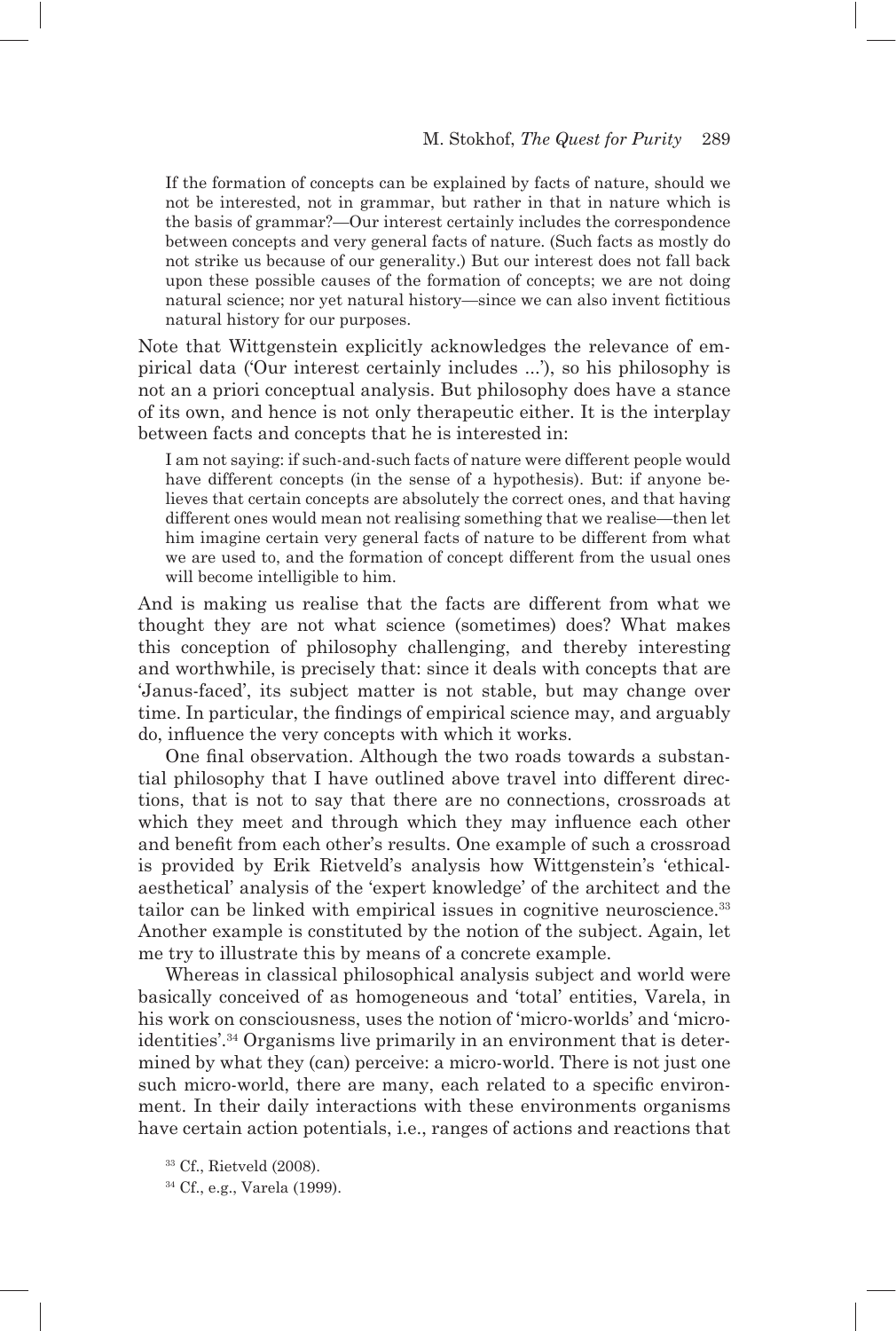are immediately and transparently connected to each of these microworlds: these Varela calls 'micro-identities'. These identities are each physically (neurologically) realised in the body of the organism and in that sense they are connected. The self, on this view, is not one homogeneous whole, but rather a conglomerate of micro-identities, a 'virtual self '.

In the normal course of events, the switch from one micro-world to another, and the associated switch between the corresponding microidentities is a process that runs its course without requiring (much) attention or awareness. Since the micro-worlds are interrelated physical environments the organism moves through them along a natural trajectory, one that does not need the monitoring by a higher self, over and above the micro-identities the organism adopts in each micro-world.

But unexpected events may cause the immediate and transparent relation between micro-identity and micro-world to break down. This results in a unusual transition of one micro-identity into another, and it is such unexpected, 'hard' transitions that harbour the possibility of the emergence of new, adapted micro-identities and newly perceived micro-worlds. Often such transitions spur an awareness of micro-identities and micro-worlds involved, and as such contribute to the learning process that organisms go through. Learning, on this view, is the adaptation of an organism to new situations on the basis of existing capabilities, often helped by the examples provided by other organisms in similar situations. In early stages of development such unexpected and unusual transition will occur more frequently than later on. But being less frequent, they may also have more impact.

According to Varela this conception of cognition as an embodied, situated ability that is founded in action and that develops via a learning process of adaptation and integration, is also relevant for how we should look at ethics and ethical values. For Varela, like for Wittgenstein, ethics is primarily connected with concrete action, not with judgements and reasoning, with principles and rules. Ethics is founded in a concrete, situated ability for right action, and here, too, a crucial role is played by development, by means of adaptation to and integration of new situations, facilitated by the examples of the ethical behaviour of others.

In many religious and spiritual traditions a central, necessary feature of moral development is insight in the true nature of the self.35 According to Varela the scientific insights from modern research in neurocognition into the nature of the self that have been outlined above, have potential moral surplus value. Learning that the self is a virtual self, creates the possibility for the conscious learning and developing of ethical behaviour and ethical values. The self is virtual because of the transitions that occur between micro-identities and micro-worlds.

<sup>35</sup> Cf., Mencius' insight through intelligent consciousness ('chih'), the prajñāpāramitā of the Buddhist tradition, or the gnosis of some of the early Christians.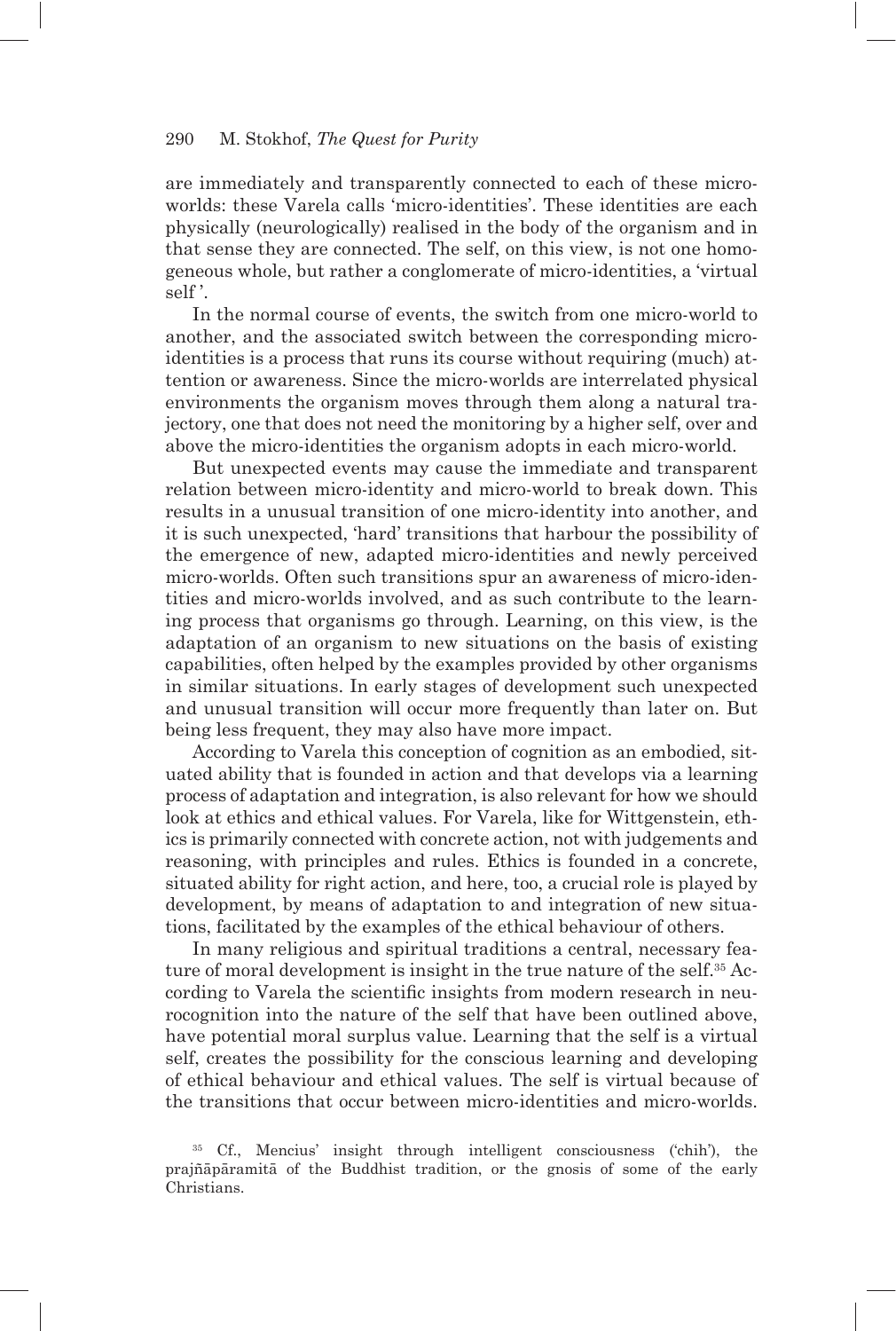These transitions contain the possibilities for further development of the self. Once we gain insight in this virtuality of the self we realise a precondition for an effective notion of free will, and a conception of free will is a necessary condition for moral and ethical development.

Here we see the two roads that philosophy may travel, intersect. The aesthetic understanding of the moral dimensions of our being and the combined phenomenological and scientific insights into the nature of the self come together and potentially reinforce and strengthen the contributions each has to offer. This does not take the form a theory, i.e., of a set of general and abstract principles, (quasi-)deductively tied to particular conclusions, which are supposed to represent a special kind of knowledge. Rather, these insights are based on everyday experience, on what we find out that works in ordinary (and extra-ordinary) circumstances, combined with regular empirical investigation.

## *Conclusion*

I have argued that an hitherto relatively unnoticed aspect of the debate around the 'new Wittgenstein' is a particular conception of philosophy and philosophical methodology that both the newWitts and many of their critics entertain, one that considers philosophy as a discipline that deals with arguments and counter-arguments. In addition, the newWitts display what I have referred as a 'quest for purity', a desire to remain autonomous as philosophers with regard to science, even if this means giving up on philosophy as a substantial undertaking. This quest for purity, I claimed, is not the only possible reaction to the successes of empirical science, and it is not the one that we can ascribe to Wittgenstein. On the contrary, Wittgenstein was well aware of both the urge to remain aloof of science and the impossibility of doing so. He proposed a view of philosophising that is at the same time more humble and more substantial. If there is such a thing as a quest for purity in Wittgenstein' work, especially the later work, it is for a purity that is always in the balance, one that is not defined in terms of subject matter, or the lack thereof, or in terms of a fixed method, such as conceptual analysis, but one that resides in a constant trying to come to terms with what characterises our human encounter with the world and with ourselves: objectifying, self-constitutive, generalising, focusing on individual details. The purity Wittgenstein was after resides not in principle or in outcome, but in the attitude with which we travel along the road from one to the other.36

That such a conception of purity is characteristic of Wittgenstein's later views, not just on philosophy, but on all matters, is eloquently

<sup>36</sup> And that, in fact, represents a strong continuity in Wittgenstein's thinking, who from the days of TLP onwards has viewed ethics as a matter of the attitude we have towards the world, others and ourselves, and not as something that relies on principles and involves rational argumentation.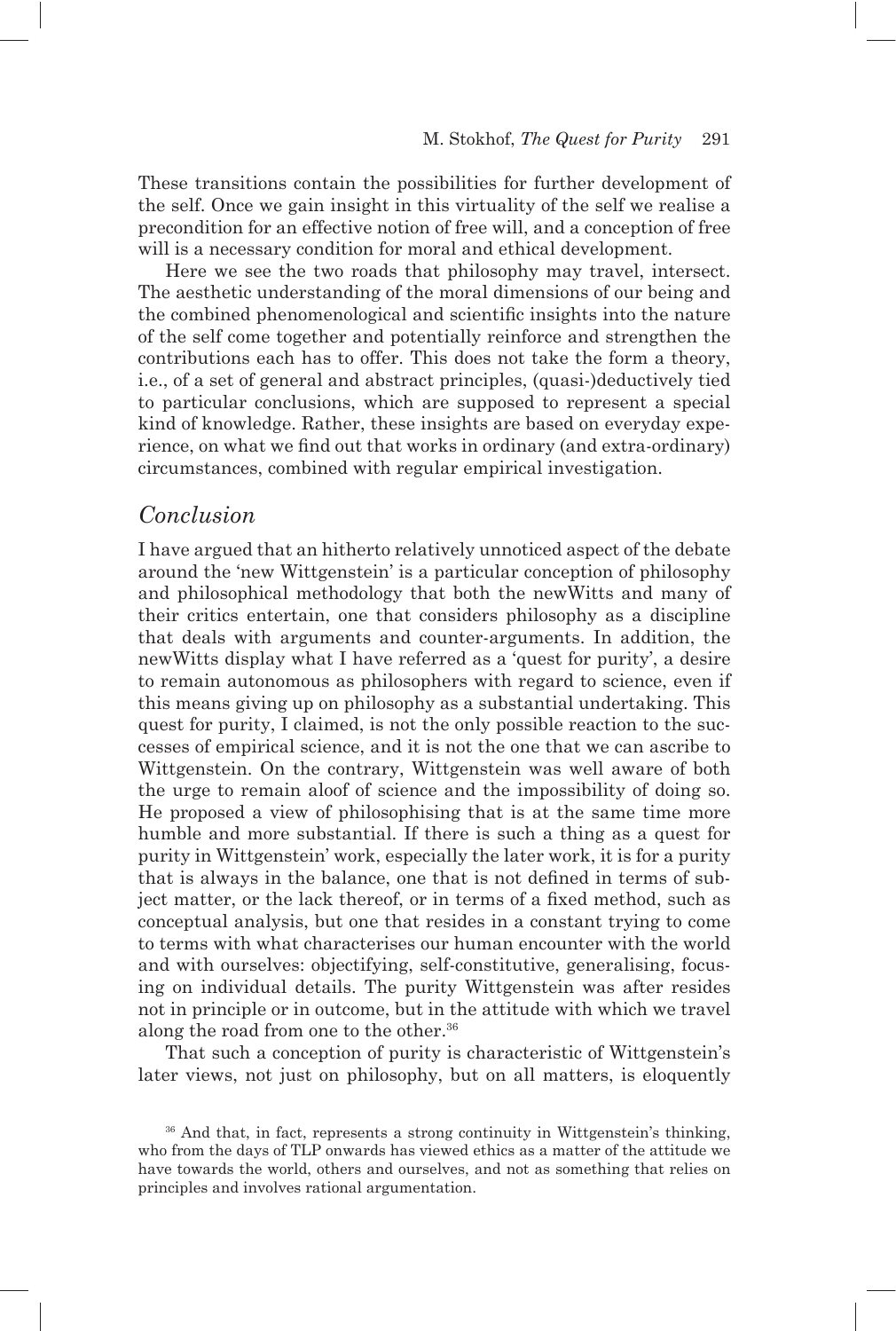worded in Derek Jarman's movie *Wittgenstein*. 37 It ends with a scene in which we see young Wittgenstein hovering between heaven and earth and we hear the voice-over (of one of the main characters in the movie, John Maynard Keynes) saying:

Let me tell you a little story. There once was a young man who dreamt of reducing the world to pure logic. Because he was a very clever young man, he actually managed to do it. And when he'd finished his work, he stood back and admired it. It was beautiful. A world purged of imperfection and indeterminacy. Countless acres of gleaming ice stretching to the horizon. So the clever young man looked around at the world he had created, and decided to explore it. He took one step forward and fell flat on his back. You see, he had forgotten about friction. The ice was smooth and level and stainless, but you couldn't walk there. So the clever young man sat down and wept bitter tears. But as he grew into a wise old man, he came to understand that roughness and ambiguity aren't imperfections. They're what makes the world turn. He wanted to run and dance. And the words and things scattered upon this ground were all battered and tarnished and ambiguous, and the wise old man saw that that was the way things were. But something in him was still homesick for the ice, where everything was radiant and absolute and relentless. Though he had come to like the idea of the rough ground, he couldn't bring himself to live there. So now he was marooned between earth and ice, at home in neither. And this was the cause of all his grief.38

I feel that this image and this text capture the profound ambiguity of both Wittgenstein as a person and his work in a very delicate and sensitive way. That ambiguity, the tension between there being substance and a lack of means to express it, is characteristic of Wittgenstein's entire philosophical career. In TLP, it seems, Wittgenstein was still convinced that he had found one, solid and correct way of dealing with the problem, of resolving the tension once and for all. That conviction, being built as it was on a mistaken conception of language and logic, was not to last. In his later work Wittgenstein accepted that the ambiguity could not be made to go away, that it was in the essence of the substance that he was dealing with that it would never fit into the moulds that (traditional, mainstream) science and traditional philosophical theorising offer, but that it nevertheless would always be there and require some form of expression. That at one timeWittgenstein remarked that he would have like to have written a book of philosophy that consisted entirely of jokes, and at another that 'philosophy ought really to be written only as a form of poetry',<sup>39</sup> are but reflections of this. The 'new Wittgenstein' debate shows too little sensitivity for this crucial aspect, and not to be aware of it is, I think, to miss something essential about Wittgenstein, not only about the man but also about his work.

<sup>&</sup>lt;sup>37</sup> The movie was made in 1993 based on a scenario to which Terry Eagleton also contributed (cf., Eagleton & Jarman (1993)). The passage quoted occurs in both Eagleton's and Jarman's version of the script.

<sup>38</sup> Cf., Eagleton & Jarman (1993, 55, 142).

<sup>39</sup> Cf., Wittgenstein (1969).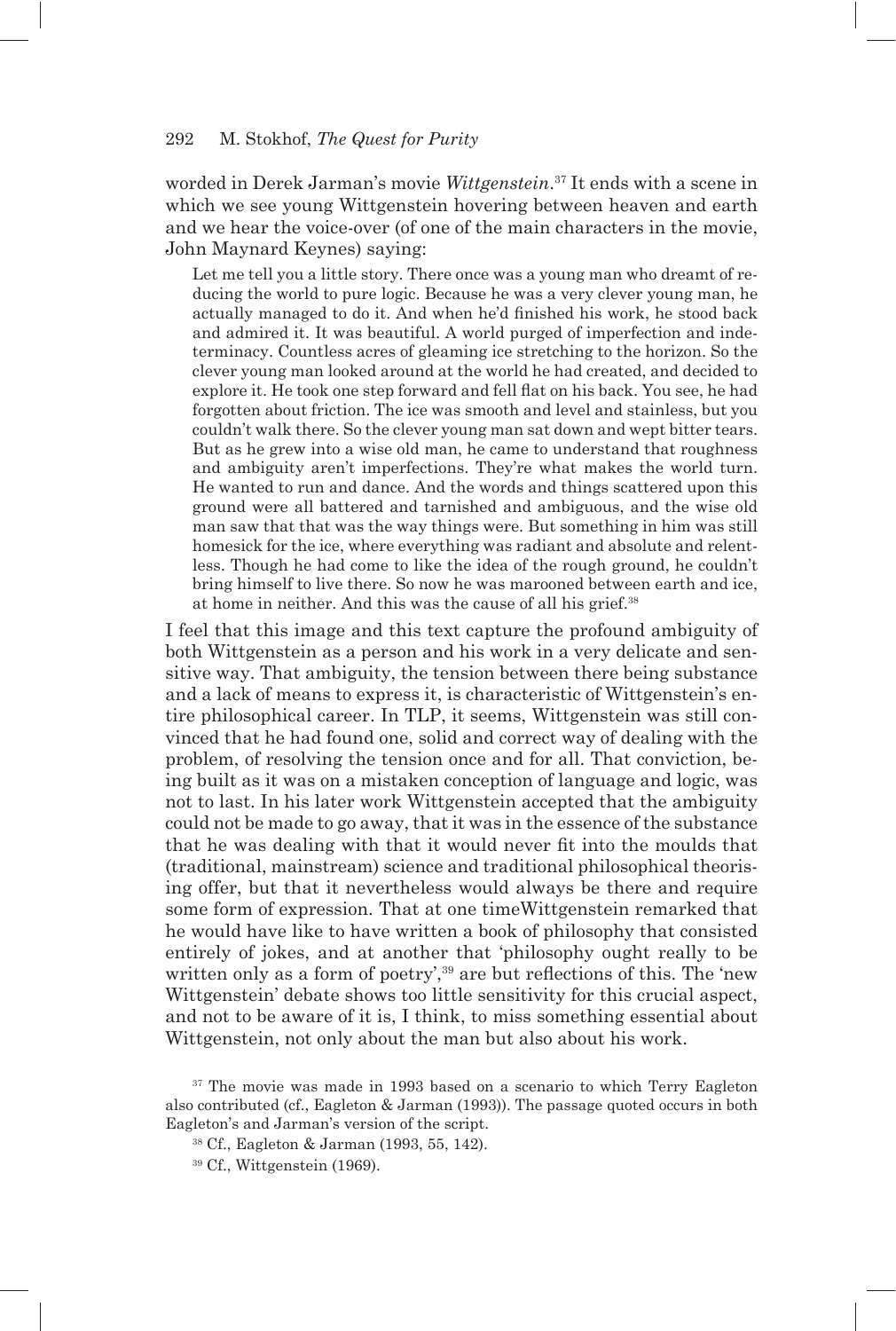## *References*

Bax, Chantal. 2011. *Subjectivity after Wittgenstein*. Continuum, London.

- *Re-thinking Subjectivity*. Ph.D. thesis, ILLC/Department of Philosophy, Universiteit van Amsterdam, Amsterdam.
- Bennett, Max & Hacker, Peter M.S. 2003. *Philosophical Foundations of Neuroscience*. Blackwell, Oxford.
- Cerbone, David R. 2001. How to do things with wood: Wittgenstein, Frege and the problem of illogical thought. In: Crary, Alice & Read, Rupert, eds., *The New Wittgenstein*, 293–314. Routledge, London.
- Cioffi , Frank. 1998. *Wittgenstein on Freud and Frazer*. Cambridge University Press, Cambridge.
- Conant, James. 2001. Elucidation and nonsense in Frege and early Wittgenstein. In: Crary, Alice & Read, Rupert, eds., *The New Wittgenstein*, 174–217. Routledge, London.

\_\_\_\_\_\_\_2005. What ethics in the Tractatus is *Not*. In: Phillips, D. Z. & von der Ruhr, Mario, eds., *Religion and Wittgenstein's Legacy*, 39–95. Ashgate, Aldershot.

\_\_\_\_\_\_\_2007. Mild-mono Wittgensteinianism. In: Crary, Alice, ed., *Wittgenstein and the Moral Life: Essays in Honor of Cora Diamond*. MIT Press, Cambridge, Mass.

- Crary, Alice & Read, Rupert, eds. 2001. *The New Wittgenstein*. Routledge, London.
- Davidson, Donald. 1982. Rational animals. *Dialectica*, 36(4), 317–27.
- Depraz, Natalie, Varela, Francisco, & Vermersch, Pierre. 2003. *On Becoming Aware. A Pragmatics of Experiencing*, *Advances in Consciousness Research*, vol. 43. Benjamins, Amsterdam.
- Diamond, Cora. 1988. Throwing away the ladder: How to read the *Tractatus*. *Philosophy*, 63.

\_\_\_\_\_\_\_1991. Ethics, imagination and the method of Wittgenstein's *Tractatus*. In: Heinrich, R. & Vetter, H., eds., *Bilder der Philosophie*, 55–90. Oldenbourg, Wien. Reprinted in Crary & Read (2001).

- \_\_\_\_\_\_\_2004. Criss-cross philosophy. In: Ammereller, Erich & Fischer, Eugen, eds., *Wittgenstein at Work: Method in the Philosophical Investigations*, 201–20. Routledge, London.
- Eagleton, Terry & Jarman, Derek. 1993. *Wittgenstein. The Terry Eagleton Script, The Derek Jarman Film*. BFI Publishing, London.

Genova, Judith. 1995. *Wittgenstein. A Way of Seeing*. Routledge, London.

- Giddens, Anthony. 1987. *Social Theory and Modern Sociology*. Polity Press, Cambridge.
- Hacker, Peter M.S. 2001. Was he trying to whistle it? In: Crary, Alice & Read, Rupert, eds., *The New Wittgenstein*, 353–88. Routledge, London. \_\_\_\_\_\_\_2004a. The conceptual framework for the investigation of emotions.
- *International Review of Psychiatry*, 16(3), 199–208.

\_\_\_\_\_\_\_2004b. Turning the examnination around: The recantation of a metaphysician. In: Ammereller, Erich & Fischer, Eugen, eds., *Wittgenstein at Work: Method in the Philosophical Investigations*, 3–21. Routledge, London.

Hacking, Ian. 1995. The looping effects of human kinds. In: Sperber, Dan, Premack, David, & Premack, Ann James, eds., *Causal Cognition: A Multidisciplinary Debate*, 351–82. Oxford University Press, Oxford.